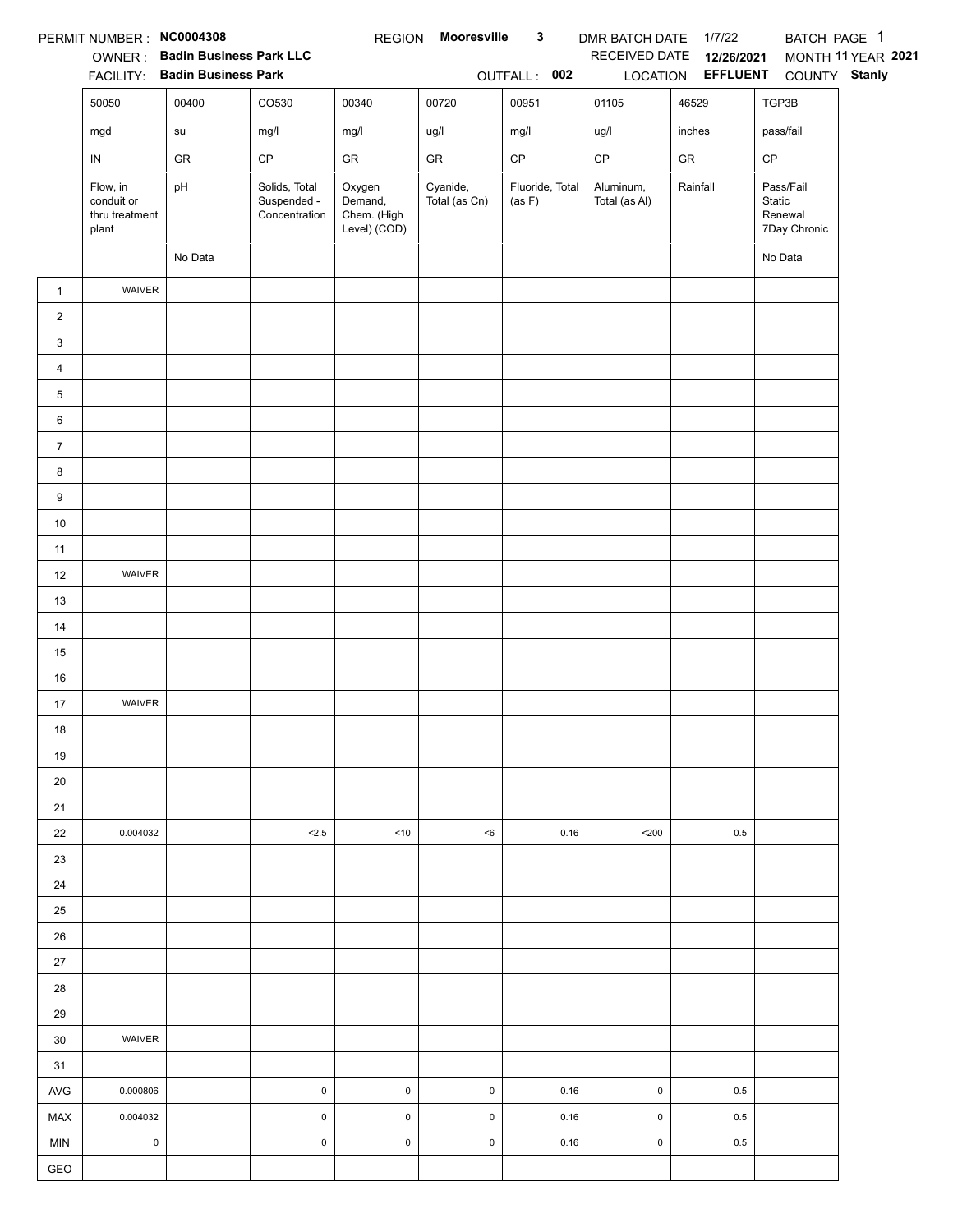|                | PERMIT NUMBER : NC0004308                         |                                |                                               | <b>REGION</b>                                    | Mooresville               | $\mathbf{3}$              | DMR BATCH DATE 1/7/22      |                   | BATCH PAGE 2                                   |                    |
|----------------|---------------------------------------------------|--------------------------------|-----------------------------------------------|--------------------------------------------------|---------------------------|---------------------------|----------------------------|-------------------|------------------------------------------------|--------------------|
|                |                                                   | OWNER: Badin Business Park LLC |                                               |                                                  |                           |                           | RECEIVED DATE              | 12/26/2021        |                                                | MONTH 11 YEAR 2021 |
|                |                                                   | FACILITY: Badin Business Park  |                                               |                                                  |                           | OUTFALL: 004              |                            | LOCATION EFFLUENT | COUNTY Stanly                                  |                    |
|                | 50050                                             | 00400                          | CO530                                         | 00340                                            | 00720                     | 00951                     | 01105                      | 46529             | TGP3B                                          |                    |
|                | mgd                                               | su                             | mg/l                                          | mg/l                                             | ug/l                      | mg/l                      | ug/l                       | inches            | pass/fail                                      |                    |
|                | IN                                                | GR                             | $\mathsf{CP}$                                 | GR                                               | ${\sf GR}$                | $\mathsf{CP}$             | $\mathsf{CP}$              | ${\sf GR}$        | CP                                             |                    |
|                | Flow, in<br>conduit or<br>thru treatment<br>plant | pH                             | Solids, Total<br>Suspended -<br>Concentration | Oxygen<br>Demand,<br>Chem. (High<br>Level) (COD) | Cyanide,<br>Total (as Cn) | Fluoride, Total<br>(as F) | Aluminum,<br>Total (as Al) | Rainfall          | Pass/Fail<br>Static<br>Renewal<br>7Day Chronic |                    |
|                |                                                   | No Data                        |                                               |                                                  |                           |                           |                            |                   | No Data                                        |                    |
| $\mathbf{1}$   | WAIVER                                            |                                |                                               |                                                  |                           |                           |                            |                   |                                                |                    |
| $\overline{2}$ |                                                   |                                |                                               |                                                  |                           |                           |                            |                   |                                                |                    |
| 3              |                                                   |                                |                                               |                                                  |                           |                           |                            |                   |                                                |                    |
| 4              |                                                   |                                |                                               |                                                  |                           |                           |                            |                   |                                                |                    |
| 5              |                                                   |                                |                                               |                                                  |                           |                           |                            |                   |                                                |                    |
| 6              |                                                   |                                |                                               |                                                  |                           |                           |                            |                   |                                                |                    |
| $\overline{7}$ |                                                   |                                |                                               |                                                  |                           |                           |                            |                   |                                                |                    |
| 8              |                                                   |                                |                                               |                                                  |                           |                           |                            |                   |                                                |                    |
| 9              |                                                   |                                |                                               |                                                  |                           |                           |                            |                   |                                                |                    |
| $10\,$         |                                                   |                                |                                               |                                                  |                           |                           |                            |                   |                                                |                    |
| 11             |                                                   |                                |                                               |                                                  |                           |                           |                            |                   |                                                |                    |
| 12             | WAIVER                                            |                                |                                               |                                                  |                           |                           |                            |                   |                                                |                    |
| 13             |                                                   |                                |                                               |                                                  |                           |                           |                            |                   |                                                |                    |
| 14             |                                                   |                                |                                               |                                                  |                           |                           |                            |                   |                                                |                    |
| 15             |                                                   |                                |                                               |                                                  |                           |                           |                            |                   |                                                |                    |
| 16             |                                                   |                                |                                               |                                                  |                           |                           |                            |                   |                                                |                    |
| 17             | WAIVER                                            |                                |                                               |                                                  |                           |                           |                            |                   |                                                |                    |
| 18             |                                                   |                                |                                               |                                                  |                           |                           |                            |                   |                                                |                    |
| 19             |                                                   |                                |                                               |                                                  |                           |                           |                            |                   |                                                |                    |
| 20             |                                                   |                                |                                               |                                                  |                           |                           |                            |                   |                                                |                    |
| 21             |                                                   |                                |                                               |                                                  |                           |                           |                            |                   |                                                |                    |
| 22             | 0.03456                                           |                                | 2.5                                           | ~10                                              | < 6                       | 2.5                       | 390                        | 0.5               |                                                |                    |
| 23             |                                                   |                                |                                               |                                                  |                           |                           |                            |                   |                                                |                    |
| 24             |                                                   |                                |                                               |                                                  |                           |                           |                            |                   |                                                |                    |
| 25             |                                                   |                                |                                               |                                                  |                           |                           |                            |                   |                                                |                    |
| 26             |                                                   |                                |                                               |                                                  |                           |                           |                            |                   |                                                |                    |
| 27             |                                                   |                                |                                               |                                                  |                           |                           |                            |                   |                                                |                    |
| 28             |                                                   |                                |                                               |                                                  |                           |                           |                            |                   |                                                |                    |
| 29             |                                                   |                                |                                               |                                                  |                           |                           |                            |                   |                                                |                    |
| 30             | <b>WAIVER</b>                                     |                                |                                               |                                                  |                           |                           |                            |                   |                                                |                    |
| 31             |                                                   |                                |                                               |                                                  |                           |                           |                            |                   |                                                |                    |
| AVG            | 0.006912                                          |                                | 0                                             | $\mathsf{O}$                                     | $\pmb{0}$                 | 2.5                       | 390                        | 0.5               |                                                |                    |
| MAX            | 0.03456                                           |                                | $\mathsf{O}\xspace$                           | $\mathsf 0$                                      | $\pmb{0}$                 | 2.5                       | 390                        | 0.5               |                                                |                    |
| <b>MIN</b>     | $\mathsf 0$                                       |                                | $\mathsf 0$                                   | $\mathsf 0$                                      | $\pmb{0}$                 | 2.5                       | 390                        | 0.5               |                                                |                    |
| GEO            |                                                   |                                |                                               |                                                  |                           |                           |                            |                   |                                                |                    |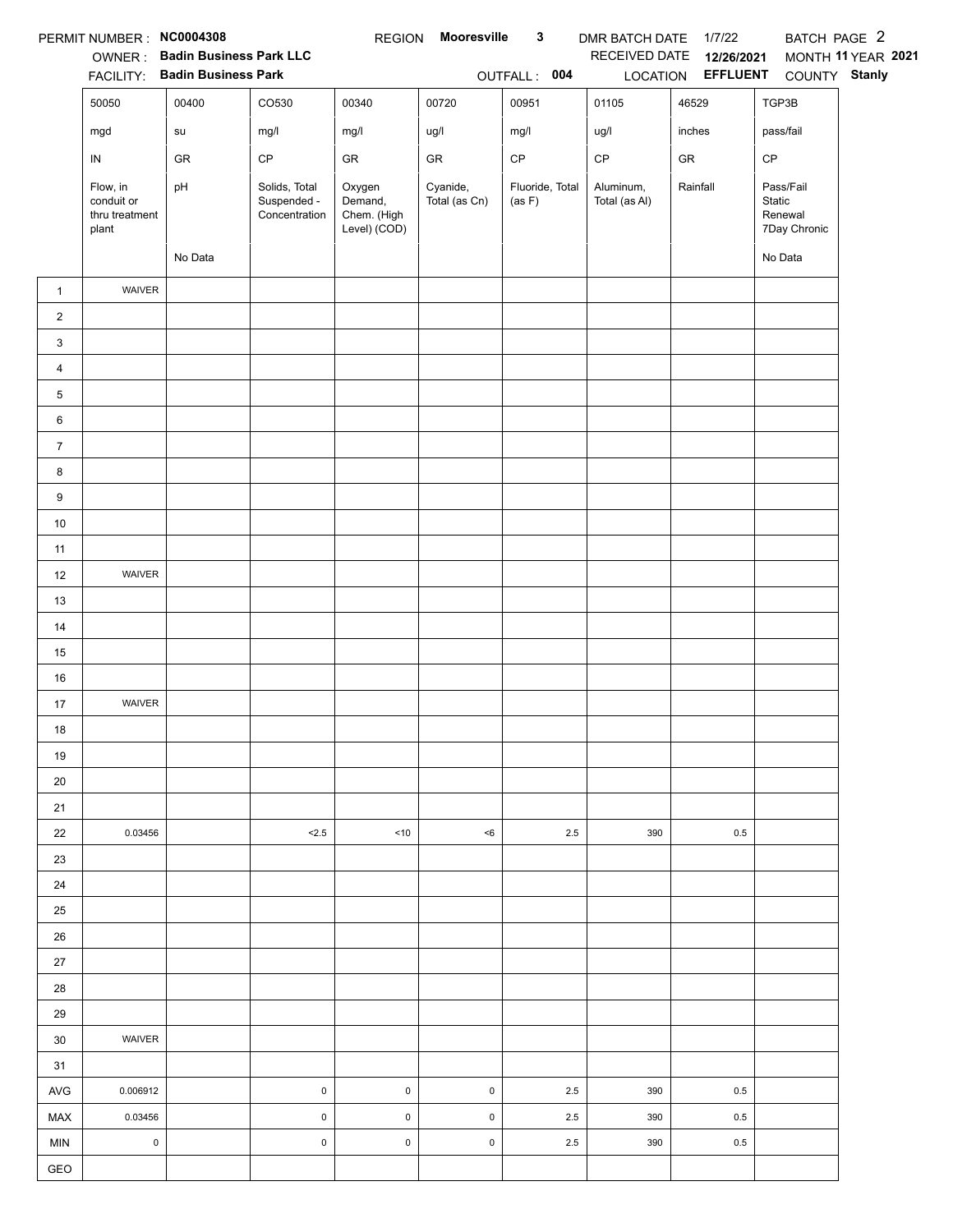|                | PERMIT NUMBER: NC0004308                          |                                          |            | <b>REGION</b>               | Mooresville                                   | $\mathbf{3}$              | DMR BATCH DATE 1/7/22     |                            | BATCH PAGE 3                                    |                    |
|----------------|---------------------------------------------------|------------------------------------------|------------|-----------------------------|-----------------------------------------------|---------------------------|---------------------------|----------------------------|-------------------------------------------------|--------------------|
|                | OWNER:                                            | <b>Badin Business Park LLC</b>           |            |                             |                                               |                           | RECEIVED DATE             | 12/26/2021                 |                                                 | MONTH 11 YEAR 2021 |
|                | <b>FACILITY:</b>                                  | <b>Badin Business Park</b>               |            |                             |                                               | OUTFALL: 005              |                           | LOCATION EFFLUENT          | COUNTY Stanly                                   |                    |
|                | 50050                                             | 00010                                    | 00400      | 50060                       | CO530                                         | 00720                     | 00951                     | 01105                      | TGE6C                                           |                    |
|                | mgd                                               | $\deg$ $\mathtt{c}$                      | ${\sf su}$ | ug/l                        | mg/l                                          | ug/l                      | mg/l                      | ug/l                       | pass/fail                                       |                    |
|                | ${\sf IN}$                                        | GR                                       | GR         | GR                          | $\mathsf{CP}$                                 | GR                        | $\mathsf{CP}$             | $\mathsf{CP}$              | CP                                              |                    |
|                | Flow, in<br>conduit or<br>thru treatment<br>plant | Temperature,<br>Water Deg.<br>Centigrade | pH         | Chlorine, Total<br>Residual | Solids, Total<br>Suspended -<br>Concentration | Cyanide,<br>Total (as Cn) | Fluoride, Total<br>(as F) | Aluminum,<br>Total (as Al) | Pass/Fail<br>Static 24hr<br>Acute<br>Pimephales |                    |
|                |                                                   | No Data                                  |            |                             | No Data                                       |                           |                           | No Data                    |                                                 |                    |
| $\mathbf{1}$   | 0.031776                                          |                                          | $7.5\,$    |                             |                                               |                           |                           |                            |                                                 |                    |
| $\overline{a}$ | 0.02125                                           |                                          |            |                             |                                               |                           |                           |                            | $\mathbf{1}$                                    |                    |
| 3              |                                                   |                                          |            |                             |                                               |                           |                           |                            |                                                 |                    |
| 4              |                                                   |                                          |            |                             |                                               |                           |                           |                            |                                                 |                    |
| 5              |                                                   |                                          |            |                             |                                               |                           |                           |                            |                                                 |                    |
| 6              |                                                   |                                          |            |                             |                                               |                           |                           |                            |                                                 |                    |
| $\overline{7}$ |                                                   |                                          |            |                             |                                               |                           |                           |                            |                                                 |                    |
| 8              |                                                   |                                          |            |                             |                                               |                           |                           |                            |                                                 |                    |
| 9              |                                                   |                                          |            |                             |                                               |                           |                           |                            |                                                 |                    |
| $10\,$         |                                                   |                                          |            |                             |                                               |                           |                           |                            |                                                 |                    |
| 11             |                                                   |                                          |            |                             |                                               |                           |                           |                            |                                                 |                    |
| 12             | 0.045216                                          |                                          |            |                             |                                               |                           |                           |                            |                                                 |                    |
| 13             |                                                   |                                          |            |                             |                                               |                           |                           |                            |                                                 |                    |
| 14             |                                                   |                                          |            |                             |                                               |                           |                           |                            |                                                 |                    |
| 15             |                                                   |                                          |            |                             |                                               |                           |                           |                            |                                                 |                    |
| 16             |                                                   |                                          |            |                             |                                               |                           |                           |                            |                                                 |                    |
| 17             | 0.023496                                          |                                          | $7.4$      |                             |                                               |                           |                           |                            |                                                 |                    |
| 18             |                                                   |                                          |            |                             |                                               |                           |                           |                            |                                                 |                    |
| 19             |                                                   |                                          |            |                             |                                               |                           |                           |                            |                                                 |                    |
| 20             |                                                   |                                          |            |                             |                                               |                           |                           |                            |                                                 |                    |
| 21             |                                                   |                                          |            |                             |                                               |                           |                           |                            |                                                 |                    |
| 22             | 0.149184                                          |                                          |            |                             |                                               |                           |                           |                            |                                                 |                    |
| 23             | 0.08928                                           |                                          |            |                             |                                               | $6$                       | $2.4\,$                   |                            |                                                 |                    |
| 24             |                                                   |                                          |            |                             |                                               |                           |                           |                            |                                                 |                    |
| 25             |                                                   |                                          |            |                             |                                               |                           |                           |                            |                                                 |                    |
| 26             |                                                   |                                          |            |                             |                                               |                           |                           |                            |                                                 |                    |
| 27             |                                                   |                                          |            |                             |                                               |                           |                           |                            |                                                 |                    |
| 28             | 0.024624                                          |                                          |            |                             |                                               |                           |                           |                            |                                                 |                    |
| 29             | 0.018432                                          |                                          |            |                             |                                               |                           | 2.4                       |                            |                                                 |                    |
| 30             | 0.026784                                          |                                          |            | 15                          |                                               |                           | 2.3                       |                            |                                                 |                    |
| 31             |                                                   |                                          |            |                             |                                               |                           |                           |                            |                                                 |                    |
| <b>AVG</b>     | 0.047782                                          |                                          |            | 15                          |                                               | $\pmb{0}$                 | 2.366667                  |                            |                                                 |                    |
| MAX            | 0.149184                                          |                                          | 7.5        | 15                          |                                               | $\pmb{0}$                 | 2.4                       |                            |                                                 |                    |
| MIN            | 0.018432                                          |                                          | 7.4        | 15                          |                                               | $\pmb{0}$                 | 2.3                       |                            |                                                 |                    |
| GEO            |                                                   |                                          |            |                             |                                               |                           |                           |                            |                                                 |                    |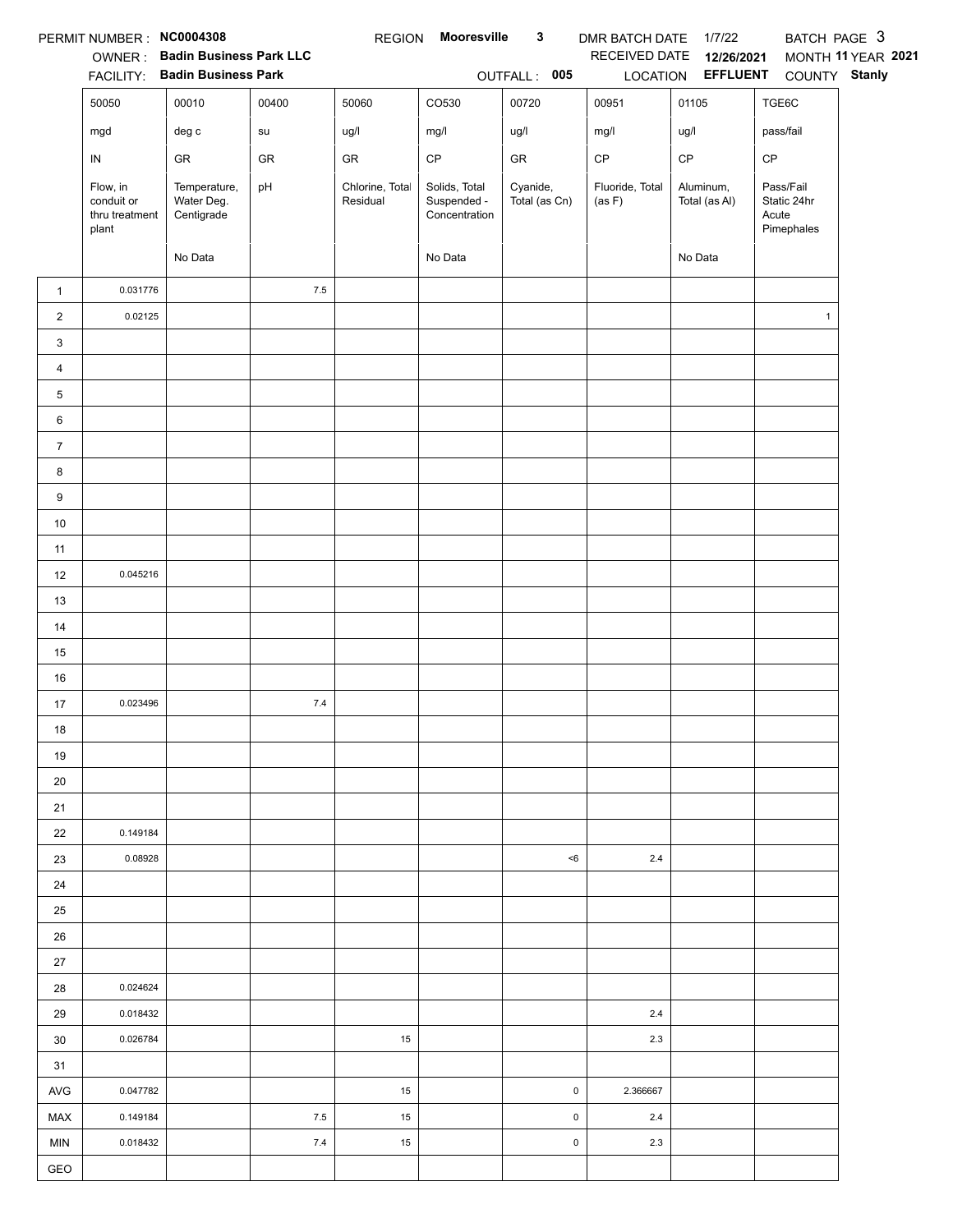|                 | PERMIT NUMBER : NC0004308                         |                                                                 |                                               | <b>REGION</b>             | Mooresville               | $\mathbf{3}$                    | DMR BATCH DATE        | 1/7/22                          | BATCH PAGE 4                            |                    |
|-----------------|---------------------------------------------------|-----------------------------------------------------------------|-----------------------------------------------|---------------------------|---------------------------|---------------------------------|-----------------------|---------------------------------|-----------------------------------------|--------------------|
|                 |                                                   | OWNER: Badin Business Park LLC<br>FACILITY: Badin Business Park |                                               |                           |                           | Not Discharging<br>OUTFALL: 011 | RECEIVED DATE         | 12/26/2021<br>LOCATION EFFLUENT | COUNTY Stanly                           | MONTH 11 YEAR 2021 |
|                 | 50050                                             | 00400                                                           | CO530                                         | 00720                     | 00951                     | 01105                           | 39180                 | 46529                           | TAE6C                                   |                    |
|                 | mgd                                               | su                                                              | mg/l                                          | ug/l                      | mg/l                      | ug/l                            | ug/l                  | inches                          | percent                                 |                    |
|                 |                                                   |                                                                 |                                               |                           |                           | CP                              |                       |                                 |                                         |                    |
|                 | ${\sf IN}$                                        | ${\sf GR}$                                                      | $\mathsf{CP}$                                 | ${\sf GR}$                | $\mathsf{CP}$             |                                 | ${\sf GR}$            | ${\sf GR}$                      | CP                                      |                    |
|                 | Flow, in<br>conduit or<br>thru treatment<br>plant | pH                                                              | Solids, Total<br>Suspended -<br>Concentration | Cyanide,<br>Total (as Cn) | Fluoride, Total<br>(as F) | Aluminum,<br>Total (as Al)      | Trichloroethyl<br>ene | Rainfall                        | LC50 Static<br>24hr Acute<br>Pimephales |                    |
|                 |                                                   | No Data                                                         | No Data                                       | No Data                   | No Data                   | No Data                         | No Data               | No Data                         | No Data                                 |                    |
| $\mathbf{1}$    | WAIVER                                            |                                                                 |                                               |                           |                           |                                 |                       |                                 |                                         |                    |
| $\overline{2}$  |                                                   |                                                                 |                                               |                           |                           |                                 |                       |                                 |                                         |                    |
| 3               |                                                   |                                                                 |                                               |                           |                           |                                 |                       |                                 |                                         |                    |
| $\overline{4}$  |                                                   |                                                                 |                                               |                           |                           |                                 |                       |                                 |                                         |                    |
| 5               |                                                   |                                                                 |                                               |                           |                           |                                 |                       |                                 |                                         |                    |
| $6\phantom{.}6$ |                                                   |                                                                 |                                               |                           |                           |                                 |                       |                                 |                                         |                    |
| $\overline{7}$  |                                                   |                                                                 |                                               |                           |                           |                                 |                       |                                 |                                         |                    |
| 8               |                                                   |                                                                 |                                               |                           |                           |                                 |                       |                                 |                                         |                    |
| 9               |                                                   |                                                                 |                                               |                           |                           |                                 |                       |                                 |                                         |                    |
| $10\,$          |                                                   |                                                                 |                                               |                           |                           |                                 |                       |                                 |                                         |                    |
| 11              |                                                   |                                                                 |                                               |                           |                           |                                 |                       |                                 |                                         |                    |
| 12              | WAIVER                                            |                                                                 |                                               |                           |                           |                                 |                       |                                 |                                         |                    |
| 13              |                                                   |                                                                 |                                               |                           |                           |                                 |                       |                                 |                                         |                    |
| 14              |                                                   |                                                                 |                                               |                           |                           |                                 |                       |                                 |                                         |                    |
| 15              |                                                   |                                                                 |                                               |                           |                           |                                 |                       |                                 |                                         |                    |
| $16\,$          |                                                   |                                                                 |                                               |                           |                           |                                 |                       |                                 |                                         |                    |
| 17              | WAIVER                                            |                                                                 |                                               |                           |                           |                                 |                       |                                 |                                         |                    |
| $18$            |                                                   |                                                                 |                                               |                           |                           |                                 |                       |                                 |                                         |                    |
| 19              |                                                   |                                                                 |                                               |                           |                           |                                 |                       |                                 |                                         |                    |
| 20              |                                                   |                                                                 |                                               |                           |                           |                                 |                       |                                 |                                         |                    |
| 21              |                                                   |                                                                 |                                               |                           |                           |                                 |                       |                                 |                                         |                    |
| 22              |                                                   |                                                                 |                                               |                           |                           |                                 |                       |                                 |                                         |                    |
| 23              |                                                   |                                                                 |                                               |                           |                           |                                 |                       |                                 |                                         |                    |
| 24              |                                                   |                                                                 |                                               |                           |                           |                                 |                       |                                 |                                         |                    |
| 25              |                                                   |                                                                 |                                               |                           |                           |                                 |                       |                                 |                                         |                    |
| 26              |                                                   |                                                                 |                                               |                           |                           |                                 |                       |                                 |                                         |                    |
| 27              |                                                   |                                                                 |                                               |                           |                           |                                 |                       |                                 |                                         |                    |
| 28              |                                                   |                                                                 |                                               |                           |                           |                                 |                       |                                 |                                         |                    |
| 29              |                                                   |                                                                 |                                               |                           |                           |                                 |                       |                                 |                                         |                    |
| 30              | WAIVER                                            |                                                                 |                                               |                           |                           |                                 |                       |                                 |                                         |                    |
| 31              |                                                   |                                                                 |                                               |                           |                           |                                 |                       |                                 |                                         |                    |
| AVG             | $\mathsf 0$                                       |                                                                 |                                               |                           |                           |                                 |                       |                                 |                                         |                    |
| MAX             | $\mathsf 0$                                       |                                                                 |                                               |                           |                           |                                 |                       |                                 |                                         |                    |
| <b>MIN</b>      | $\pmb{0}$                                         |                                                                 |                                               |                           |                           |                                 |                       |                                 |                                         |                    |
| GEO             |                                                   |                                                                 |                                               |                           |                           |                                 |                       |                                 |                                         |                    |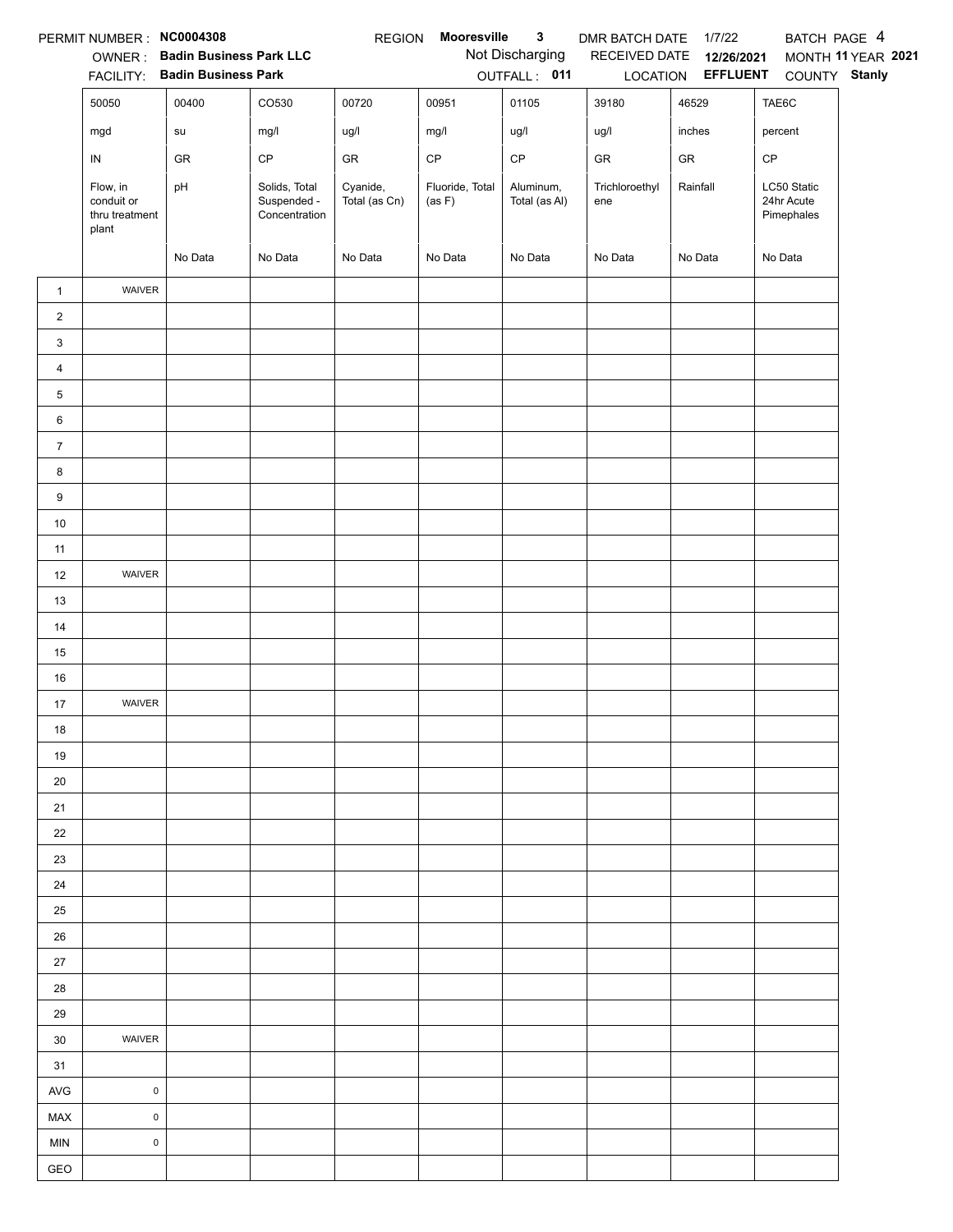|                | PERMIT NUMBER: NC0004308                          | OWNER: Badin Business Park LLC<br>FACILITY: Badin Business Park |                                               | <b>REGION</b>                                    | <b>Mooresville</b>        | $\mathbf{3}$<br>OUTFALL: 012 | DMR BATCH DATE 1/7/22<br>RECEIVED DATE | 12/26/2021<br>LOCATION EFFLUENT | BATCH PAGE 5<br>COUNTY Stanly                  | MONTH 11 YEAR 2021 |
|----------------|---------------------------------------------------|-----------------------------------------------------------------|-----------------------------------------------|--------------------------------------------------|---------------------------|------------------------------|----------------------------------------|---------------------------------|------------------------------------------------|--------------------|
|                | 50050                                             | 00400                                                           | CO530                                         | 00340                                            | 00720                     | 00951                        | 01105                                  | 39180                           | TGP3B                                          |                    |
|                | mgd                                               | su                                                              | mg/l                                          | mg/l                                             | ug/l                      | mg/l                         | mg/l                                   | ug/l                            | pass/fail                                      |                    |
|                | IN                                                | ${\sf GR}$                                                      | $\mathsf{CP}$                                 | ${\sf GR}$                                       | ${\sf GR}$                | $\mathsf{CP}$                | $\mathsf{CP}$                          | ${\sf GR}$                      | CP                                             |                    |
|                | Flow, in<br>conduit or<br>thru treatment<br>plant | pH                                                              | Solids, Total<br>Suspended -<br>Concentration | Oxygen<br>Demand,<br>Chem. (High<br>Level) (COD) | Cyanide,<br>Total (as Cn) | Fluoride, Total<br>(as F)    | Aluminum,<br>Total (as Al)             | Trichloroethyl<br>ene           | Pass/Fail<br>Static<br>Renewal<br>7Day Chronic |                    |
|                |                                                   |                                                                 | No Data                                       | No Data                                          |                           | No Data                      | No Data                                |                                 | No Data                                        |                    |
| $\mathbf{1}$   | 0.000027                                          | 7.6                                                             |                                               |                                                  |                           |                              |                                        |                                 |                                                |                    |
| $\overline{c}$ |                                                   |                                                                 |                                               |                                                  |                           |                              |                                        |                                 |                                                |                    |
| 3              |                                                   |                                                                 |                                               |                                                  |                           |                              |                                        |                                 |                                                |                    |
| 4              |                                                   |                                                                 |                                               |                                                  |                           |                              |                                        |                                 |                                                |                    |
| 5              |                                                   |                                                                 |                                               |                                                  |                           |                              |                                        |                                 |                                                |                    |
| 6              |                                                   |                                                                 |                                               |                                                  |                           |                              |                                        |                                 |                                                |                    |
| $\overline{7}$ |                                                   |                                                                 |                                               |                                                  |                           |                              |                                        |                                 |                                                |                    |
| 8              |                                                   |                                                                 |                                               |                                                  |                           |                              |                                        |                                 |                                                |                    |
| 9              |                                                   |                                                                 |                                               |                                                  |                           |                              |                                        |                                 |                                                |                    |
| $10\,$         |                                                   |                                                                 |                                               |                                                  |                           |                              |                                        |                                 |                                                |                    |
| 11             |                                                   |                                                                 |                                               |                                                  |                           |                              |                                        |                                 |                                                |                    |
| 12             | WAIVER                                            |                                                                 |                                               |                                                  |                           |                              |                                        |                                 |                                                |                    |
| 13             |                                                   |                                                                 |                                               |                                                  |                           |                              |                                        |                                 |                                                |                    |
| 14             |                                                   |                                                                 |                                               |                                                  |                           |                              |                                        |                                 |                                                |                    |
| 15             |                                                   |                                                                 |                                               |                                                  |                           |                              |                                        |                                 |                                                |                    |
| 16             |                                                   |                                                                 |                                               |                                                  |                           |                              |                                        |                                 |                                                |                    |
| 17             | WAIVER                                            | $7.5\,$                                                         |                                               |                                                  |                           |                              |                                        |                                 |                                                |                    |
| 18             |                                                   |                                                                 |                                               |                                                  |                           |                              |                                        |                                 |                                                |                    |
| 19             |                                                   |                                                                 |                                               |                                                  |                           |                              |                                        |                                 |                                                |                    |
| 20             |                                                   |                                                                 |                                               |                                                  |                           |                              |                                        |                                 |                                                |                    |
| 21             |                                                   |                                                                 |                                               |                                                  |                           |                              |                                        |                                 |                                                |                    |
| 22             | 0.000001                                          |                                                                 |                                               |                                                  |                           |                              |                                        |                                 |                                                |                    |
| 23             | 0.000043                                          |                                                                 |                                               |                                                  | $6$                       |                              |                                        | <1                              |                                                |                    |
| 24             |                                                   |                                                                 |                                               |                                                  |                           |                              |                                        |                                 |                                                |                    |
| 25             |                                                   |                                                                 |                                               |                                                  |                           |                              |                                        |                                 |                                                |                    |
| 26             |                                                   |                                                                 |                                               |                                                  |                           |                              |                                        |                                 |                                                |                    |
| 27             |                                                   |                                                                 |                                               |                                                  |                           |                              |                                        |                                 |                                                |                    |
| 28<br>29       |                                                   |                                                                 |                                               |                                                  |                           |                              |                                        |                                 |                                                |                    |
| 30             | WAIVER                                            |                                                                 |                                               |                                                  |                           |                              |                                        |                                 |                                                |                    |
| 31             |                                                   |                                                                 |                                               |                                                  |                           |                              |                                        |                                 |                                                |                    |
| AVG            | 0.000012                                          |                                                                 |                                               |                                                  | $\pmb{0}$                 |                              |                                        | $\pmb{0}$                       |                                                |                    |
| MAX            | 0.000043                                          | 7.6                                                             |                                               |                                                  | $\pmb{0}$                 |                              |                                        | $\pmb{0}$                       |                                                |                    |
| <b>MIN</b>     | $\mathsf{O}\xspace$                               | 7.5                                                             |                                               |                                                  | $\pmb{0}$                 |                              |                                        | $\pmb{0}$                       |                                                |                    |
| GEO            |                                                   |                                                                 |                                               |                                                  |                           |                              |                                        |                                 |                                                |                    |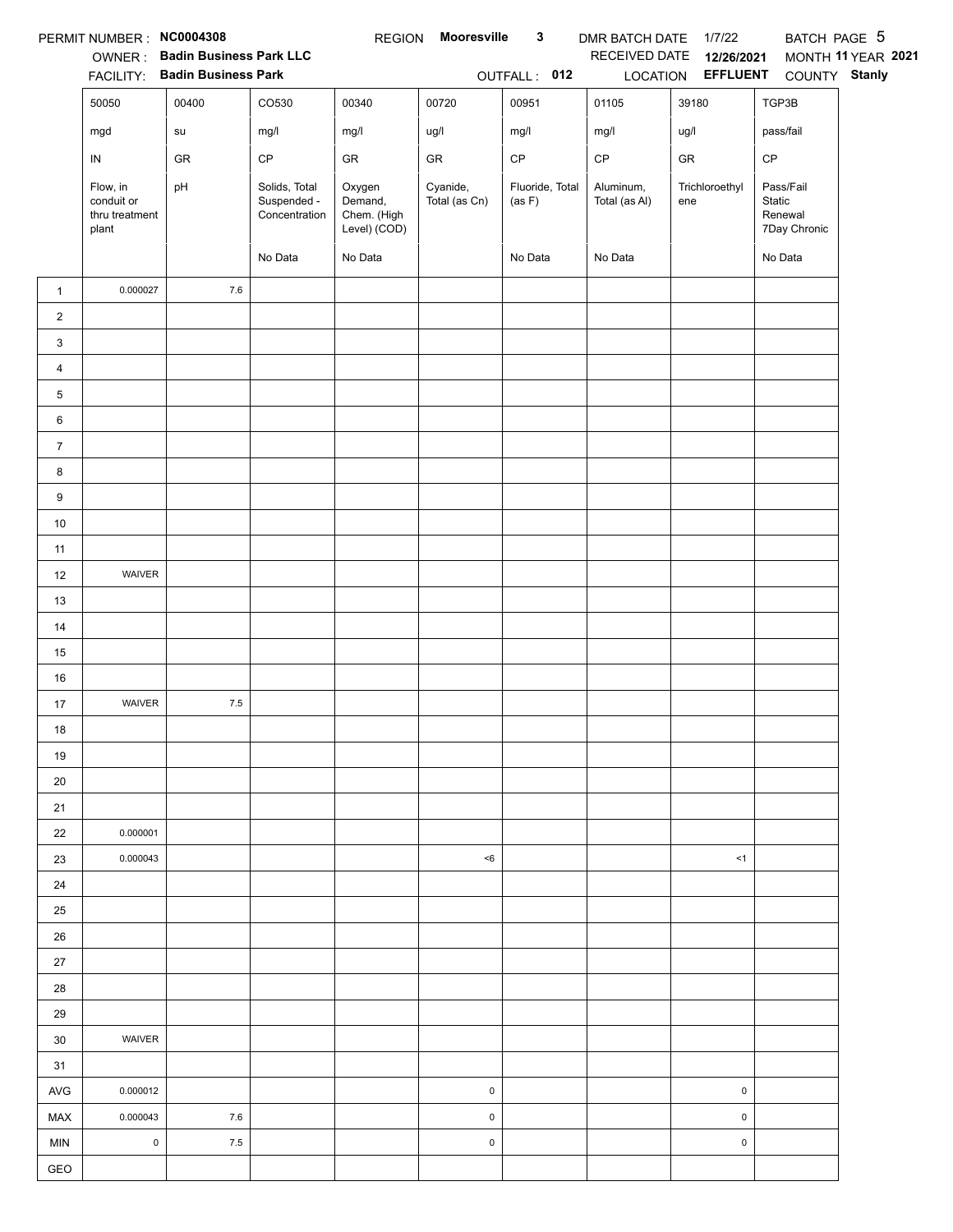|                | PERMIT NUMBER: NC0004308                          |                                          |            | <b>REGION</b>               | Mooresville                                   | $\mathbf{3}$              | DMR BATCH DATE 1/7/22     |                            | BATCH PAGE 6                            |                    |
|----------------|---------------------------------------------------|------------------------------------------|------------|-----------------------------|-----------------------------------------------|---------------------------|---------------------------|----------------------------|-----------------------------------------|--------------------|
|                | OWNER:                                            | <b>Badin Business Park LLC</b>           |            |                             |                                               |                           | RECEIVED DATE             | 12/26/2021                 |                                         | MONTH 11 YEAR 2021 |
|                | <b>FACILITY:</b>                                  | <b>Badin Business Park</b>               |            |                             |                                               | OUTFALL: 013              |                           | LOCATION EFFLUENT          | COUNTY Stanly                           |                    |
|                | 50050                                             | 00010                                    | 00400      | 50060                       | CO530                                         | 00720                     | 00951                     | 01105                      | TAE6C                                   |                    |
|                | mgd                                               | $\deg$ $\mathtt{c}$                      | ${\sf su}$ | ug/l                        | mg/l                                          | ug/l                      | mg/l                      | ug/l                       | percent                                 |                    |
|                | ${\sf IN}$                                        | GR                                       | GR         | GR                          | $\mathsf{CP}$                                 | GR                        | CP                        | $\mathsf{CP}$              | CP                                      |                    |
|                | Flow, in<br>conduit or<br>thru treatment<br>plant | Temperature,<br>Water Deg.<br>Centigrade | pH         | Chlorine, Total<br>Residual | Solids, Total<br>Suspended -<br>Concentration | Cyanide,<br>Total (as Cn) | Fluoride, Total<br>(as F) | Aluminum,<br>Total (as Al) | LC50 Static<br>24hr Acute<br>Pimephales |                    |
|                |                                                   | No Data                                  |            | No Data                     | No Data                                       |                           |                           | No Data                    |                                         |                    |
| $\mathbf{1}$   | 0.009994                                          |                                          | 7.9        |                             |                                               |                           |                           |                            |                                         |                    |
| $\sqrt{2}$     | 0.004896                                          |                                          |            |                             |                                               |                           |                           |                            |                                         |                    |
| 3              | 0.004896                                          |                                          |            |                             |                                               |                           |                           |                            | >100                                    |                    |
| 4              |                                                   |                                          |            |                             |                                               |                           |                           |                            |                                         |                    |
| 5              |                                                   |                                          |            |                             |                                               |                           |                           |                            |                                         |                    |
| 6              |                                                   |                                          |            |                             |                                               |                           |                           |                            |                                         |                    |
| $\overline{7}$ |                                                   |                                          |            |                             |                                               |                           |                           |                            |                                         |                    |
| 8              |                                                   |                                          |            |                             |                                               |                           |                           |                            |                                         |                    |
| 9              |                                                   |                                          |            |                             |                                               |                           |                           |                            |                                         |                    |
| $10\,$         |                                                   |                                          |            |                             |                                               |                           |                           |                            |                                         |                    |
| 11             |                                                   |                                          |            |                             |                                               |                           |                           |                            |                                         |                    |
| 12             | 0.004896                                          |                                          |            |                             |                                               |                           |                           |                            |                                         |                    |
| 13             |                                                   |                                          |            |                             |                                               |                           |                           |                            |                                         |                    |
| 14             |                                                   |                                          |            |                             |                                               |                           |                           |                            |                                         |                    |
| 15             |                                                   |                                          |            |                             |                                               |                           |                           |                            |                                         |                    |
| 16             |                                                   |                                          |            |                             |                                               |                           |                           |                            |                                         |                    |
| 17             | 0.004896                                          |                                          |            |                             |                                               |                           |                           |                            |                                         |                    |
| 18             |                                                   |                                          |            |                             |                                               |                           |                           |                            |                                         |                    |
| 19             |                                                   |                                          |            |                             |                                               |                           |                           |                            |                                         |                    |
| 20             |                                                   |                                          |            |                             |                                               |                           |                           |                            |                                         |                    |
| 21             |                                                   |                                          |            |                             |                                               |                           |                           |                            |                                         |                    |
| 22             | 0.004896                                          |                                          | 7.8        |                             |                                               |                           |                           |                            |                                         |                    |
| 23             | 0.00291                                           |                                          |            |                             |                                               | $<\!6$                    | 0.12                      |                            |                                         |                    |
| 24             |                                                   |                                          |            |                             |                                               |                           |                           |                            |                                         |                    |
| 25             |                                                   |                                          |            |                             |                                               |                           |                           |                            |                                         |                    |
| 26             |                                                   |                                          |            |                             |                                               |                           |                           |                            |                                         |                    |
| 27             |                                                   |                                          |            |                             |                                               |                           |                           |                            |                                         |                    |
| 28             |                                                   |                                          |            |                             |                                               |                           |                           |                            |                                         |                    |
| 29             |                                                   |                                          |            |                             |                                               |                           |                           |                            |                                         |                    |
| 30             | 0.00291                                           |                                          |            |                             |                                               |                           |                           |                            |                                         |                    |
| 31             |                                                   |                                          |            |                             |                                               |                           |                           |                            |                                         |                    |
| <b>AVG</b>     | 0.005037                                          |                                          |            |                             |                                               | $\pmb{0}$                 | 0.12                      |                            | 100                                     |                    |
| MAX            | 0.009994                                          |                                          | 7.9        |                             |                                               | $\pmb{0}$                 | 0.12                      |                            | 100                                     |                    |
| <b>MIN</b>     | 0.00291                                           |                                          | 7.8        |                             |                                               | $\pmb{0}$                 | 0.12                      |                            | 100                                     |                    |
| GEO            |                                                   |                                          |            |                             |                                               |                           |                           |                            |                                         |                    |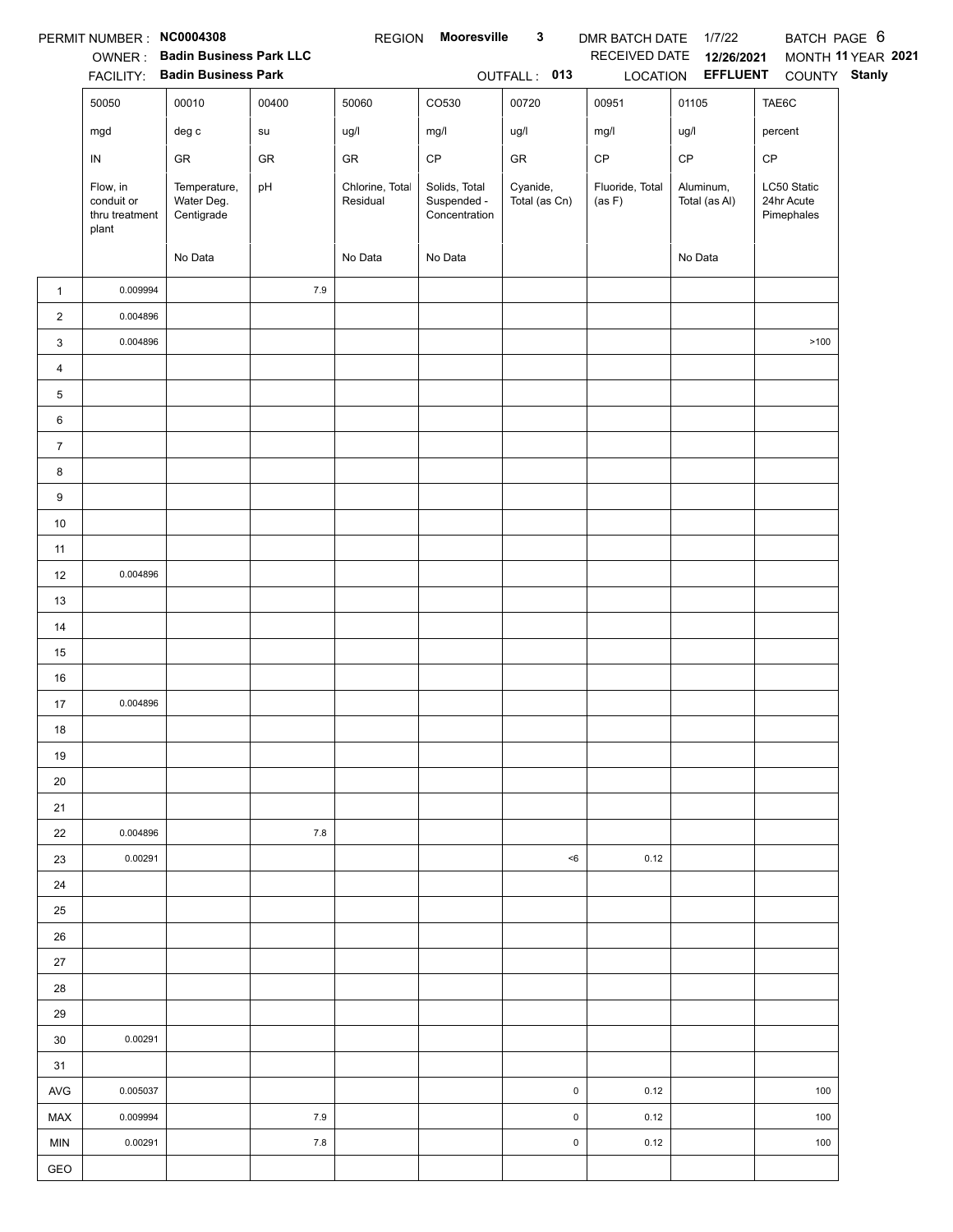|                 | PERMIT NUMBER : NC0004308                         | OWNER: Badin Business Park LLC |                                               | <b>REGION</b>                                    | Mooresville               | $\mathbf{3}$<br>Not Discharging | DMR BATCH DATE<br>RECEIVED DATE | 1/7/22<br>12/26/2021     | BATCH PAGE 7                                   | MONTH 11 YEAR 2021 |
|-----------------|---------------------------------------------------|--------------------------------|-----------------------------------------------|--------------------------------------------------|---------------------------|---------------------------------|---------------------------------|--------------------------|------------------------------------------------|--------------------|
|                 |                                                   | FACILITY: Badin Business Park  |                                               |                                                  |                           | OUTFALL: 017                    |                                 | LOCATION <b>EFFLUENT</b> | COUNTY Stanly                                  |                    |
|                 | 50050                                             | 00400                          | CO530                                         | 00340                                            | 00720                     | 00951                           | 01105                           | 46529                    | TGP3B                                          |                    |
|                 | mgd                                               | su                             | mg/l                                          | mg/l                                             | ug/l                      | mg/l                            | mg/l                            | inches                   | pass/fail                                      |                    |
|                 | ${\sf IN}$                                        | ${\sf GR}$                     | CP                                            | ${\sf GR}$                                       | ${\sf GR}$                | CP                              | $\mathsf{CP}$                   | ${\sf GR}$               | CP                                             |                    |
|                 | Flow, in<br>conduit or<br>thru treatment<br>plant | pH                             | Solids, Total<br>Suspended -<br>Concentration | Oxygen<br>Demand,<br>Chem. (High<br>Level) (COD) | Cyanide,<br>Total (as Cn) | Fluoride, Total<br>(as F)       | Aluminum,<br>Total (as Al)      | Rainfall                 | Pass/Fail<br>Static<br>Renewal<br>7Day Chronic |                    |
|                 |                                                   | No Data                        | No Data                                       | No Data                                          | No Data                   | No Data                         | No Data                         | No Data                  | No Data                                        |                    |
| $\mathbf{1}$    | WAIVER                                            |                                |                                               |                                                  |                           |                                 |                                 |                          |                                                |                    |
| $\overline{2}$  |                                                   |                                |                                               |                                                  |                           |                                 |                                 |                          |                                                |                    |
| 3               |                                                   |                                |                                               |                                                  |                           |                                 |                                 |                          |                                                |                    |
| $\overline{4}$  |                                                   |                                |                                               |                                                  |                           |                                 |                                 |                          |                                                |                    |
| 5               |                                                   |                                |                                               |                                                  |                           |                                 |                                 |                          |                                                |                    |
| $6\phantom{.}6$ |                                                   |                                |                                               |                                                  |                           |                                 |                                 |                          |                                                |                    |
| $\overline{7}$  |                                                   |                                |                                               |                                                  |                           |                                 |                                 |                          |                                                |                    |
| 8               |                                                   |                                |                                               |                                                  |                           |                                 |                                 |                          |                                                |                    |
| 9               |                                                   |                                |                                               |                                                  |                           |                                 |                                 |                          |                                                |                    |
| $10\,$          |                                                   |                                |                                               |                                                  |                           |                                 |                                 |                          |                                                |                    |
| 11              |                                                   |                                |                                               |                                                  |                           |                                 |                                 |                          |                                                |                    |
| 12<br>13        | WAIVER                                            |                                |                                               |                                                  |                           |                                 |                                 |                          |                                                |                    |
| 14              |                                                   |                                |                                               |                                                  |                           |                                 |                                 |                          |                                                |                    |
| 15              |                                                   |                                |                                               |                                                  |                           |                                 |                                 |                          |                                                |                    |
| $16\,$          |                                                   |                                |                                               |                                                  |                           |                                 |                                 |                          |                                                |                    |
| 17              | WAIVER                                            |                                |                                               |                                                  |                           |                                 |                                 |                          |                                                |                    |
| $18$            |                                                   |                                |                                               |                                                  |                           |                                 |                                 |                          |                                                |                    |
| 19              |                                                   |                                |                                               |                                                  |                           |                                 |                                 |                          |                                                |                    |
| 20              |                                                   |                                |                                               |                                                  |                           |                                 |                                 |                          |                                                |                    |
| 21              |                                                   |                                |                                               |                                                  |                           |                                 |                                 |                          |                                                |                    |
| 22              |                                                   |                                |                                               |                                                  |                           |                                 |                                 |                          |                                                |                    |
| 23              |                                                   |                                |                                               |                                                  |                           |                                 |                                 |                          |                                                |                    |
| 24              | WAIVER                                            |                                |                                               |                                                  |                           |                                 |                                 |                          |                                                |                    |
| 25              |                                                   |                                |                                               |                                                  |                           |                                 |                                 |                          |                                                |                    |
| 26              |                                                   |                                |                                               |                                                  |                           |                                 |                                 |                          |                                                |                    |
| 27              |                                                   |                                |                                               |                                                  |                           |                                 |                                 |                          |                                                |                    |
| 28              |                                                   |                                |                                               |                                                  |                           |                                 |                                 |                          |                                                |                    |
| 29              |                                                   |                                |                                               |                                                  |                           |                                 |                                 |                          |                                                |                    |
| 30              | <b>WAIVER</b>                                     |                                |                                               |                                                  |                           |                                 |                                 |                          |                                                |                    |
| 31              |                                                   |                                |                                               |                                                  |                           |                                 |                                 |                          |                                                |                    |
| AVG             | $\mathsf 0$                                       |                                |                                               |                                                  |                           |                                 |                                 |                          |                                                |                    |
| MAX             | $\mathsf{O}\xspace$                               |                                |                                               |                                                  |                           |                                 |                                 |                          |                                                |                    |
| <b>MIN</b>      | $\pmb{0}$                                         |                                |                                               |                                                  |                           |                                 |                                 |                          |                                                |                    |
| GEO             |                                                   |                                |                                               |                                                  |                           |                                 |                                 |                          |                                                |                    |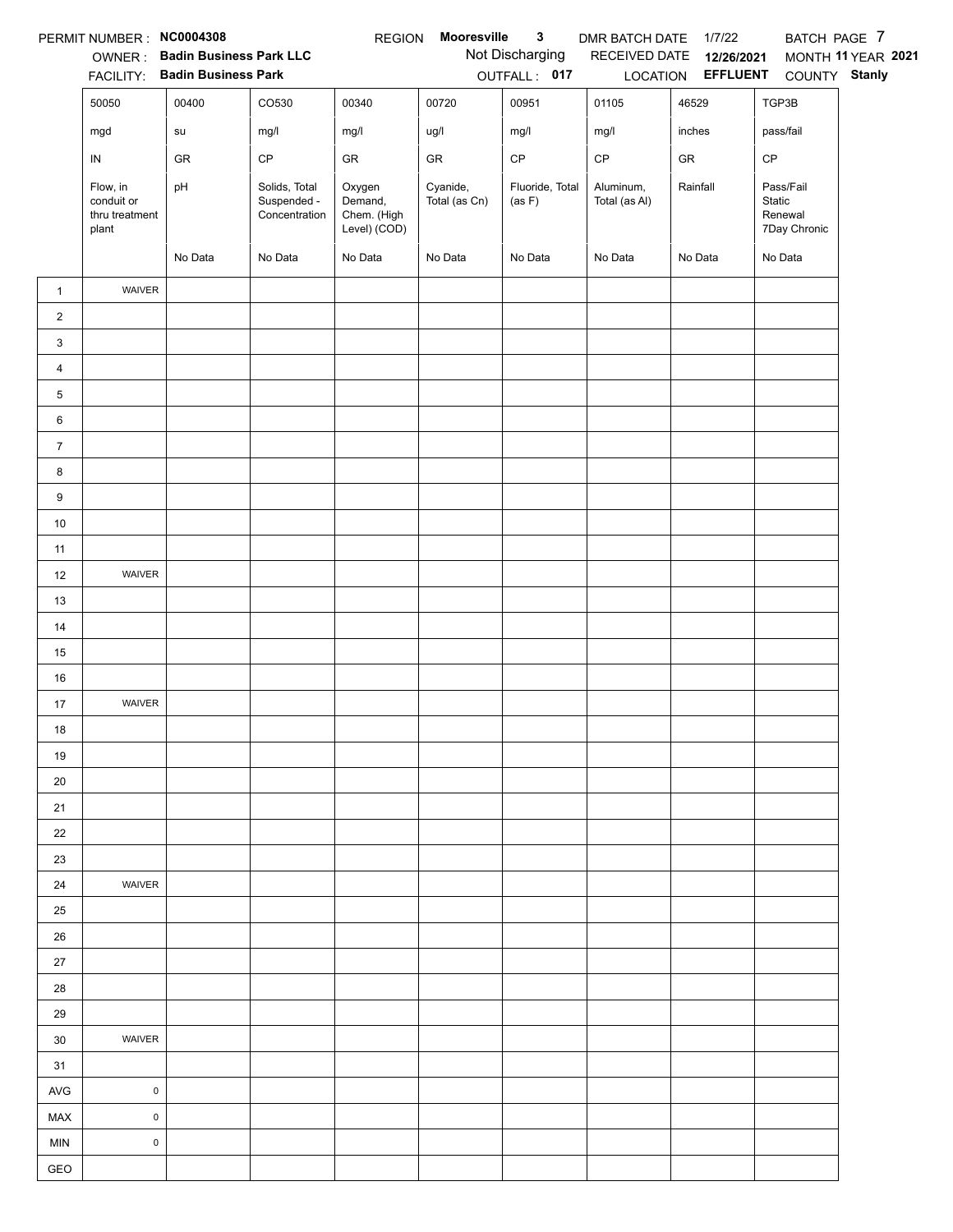|                 | PERMIT NUMBER : NC0004308                         | OWNER: Badin Business Park LLC |                                               | <b>REGION</b>                                    | Mooresville               | $\mathbf{3}$<br>Not Discharging | DMR BATCH DATE<br>RECEIVED DATE | 1/7/22<br>12/26/2021     | BATCH PAGE 8                                   | MONTH 11 YEAR 2021 |
|-----------------|---------------------------------------------------|--------------------------------|-----------------------------------------------|--------------------------------------------------|---------------------------|---------------------------------|---------------------------------|--------------------------|------------------------------------------------|--------------------|
|                 |                                                   | FACILITY: Badin Business Park  |                                               |                                                  |                           | OUTFALL: 018                    |                                 | LOCATION <b>EFFLUENT</b> | COUNTY Stanly                                  |                    |
|                 | 50050                                             | 00400                          | CO530                                         | 00340                                            | 00720                     | 00951                           | 01105                           | 46529                    | TGP3B                                          |                    |
|                 | mgd                                               | su                             | mg/l                                          | mg/l                                             | ug/l                      | mg/l                            | ug/l                            | inches                   | pass/fail                                      |                    |
|                 | ${\sf IN}$                                        | ${\sf GR}$                     | CP                                            | ${\sf GR}$                                       | ${\sf GR}$                | CP                              | $\mathsf{CP}$                   | ${\sf GR}$               | CP                                             |                    |
|                 | Flow, in<br>conduit or<br>thru treatment<br>plant | pH                             | Solids, Total<br>Suspended -<br>Concentration | Oxygen<br>Demand,<br>Chem. (High<br>Level) (COD) | Cyanide,<br>Total (as Cn) | Fluoride, Total<br>(as F)       | Aluminum,<br>Total (as Al)      | Rainfall                 | Pass/Fail<br>Static<br>Renewal<br>7Day Chronic |                    |
|                 |                                                   | No Data                        | No Data                                       | No Data                                          | No Data                   | No Data                         | No Data                         | No Data                  | No Data                                        |                    |
| $\mathbf{1}$    | WAIVER                                            |                                |                                               |                                                  |                           |                                 |                                 |                          |                                                |                    |
| $\overline{2}$  |                                                   |                                |                                               |                                                  |                           |                                 |                                 |                          |                                                |                    |
| 3               |                                                   |                                |                                               |                                                  |                           |                                 |                                 |                          |                                                |                    |
| $\overline{4}$  |                                                   |                                |                                               |                                                  |                           |                                 |                                 |                          |                                                |                    |
| 5               |                                                   |                                |                                               |                                                  |                           |                                 |                                 |                          |                                                |                    |
| $6\phantom{.}6$ |                                                   |                                |                                               |                                                  |                           |                                 |                                 |                          |                                                |                    |
| $\overline{7}$  |                                                   |                                |                                               |                                                  |                           |                                 |                                 |                          |                                                |                    |
| 8               |                                                   |                                |                                               |                                                  |                           |                                 |                                 |                          |                                                |                    |
| 9               |                                                   |                                |                                               |                                                  |                           |                                 |                                 |                          |                                                |                    |
| $10\,$          |                                                   |                                |                                               |                                                  |                           |                                 |                                 |                          |                                                |                    |
| 11              |                                                   |                                |                                               |                                                  |                           |                                 |                                 |                          |                                                |                    |
| 12              | WAIVER                                            |                                |                                               |                                                  |                           |                                 |                                 |                          |                                                |                    |
| 13<br>14        |                                                   |                                |                                               |                                                  |                           |                                 |                                 |                          |                                                |                    |
| 15              |                                                   |                                |                                               |                                                  |                           |                                 |                                 |                          |                                                |                    |
| $16\,$          |                                                   |                                |                                               |                                                  |                           |                                 |                                 |                          |                                                |                    |
| 17              | WAIVER                                            |                                |                                               |                                                  |                           |                                 |                                 |                          |                                                |                    |
| $18$            |                                                   |                                |                                               |                                                  |                           |                                 |                                 |                          |                                                |                    |
| 19              |                                                   |                                |                                               |                                                  |                           |                                 |                                 |                          |                                                |                    |
| 20              |                                                   |                                |                                               |                                                  |                           |                                 |                                 |                          |                                                |                    |
| 21              |                                                   |                                |                                               |                                                  |                           |                                 |                                 |                          |                                                |                    |
| 22              |                                                   |                                |                                               |                                                  |                           |                                 |                                 |                          |                                                |                    |
| 23              |                                                   |                                |                                               |                                                  |                           |                                 |                                 |                          |                                                |                    |
| 24              | WAIVER                                            |                                |                                               |                                                  |                           |                                 |                                 |                          |                                                |                    |
| 25              |                                                   |                                |                                               |                                                  |                           |                                 |                                 |                          |                                                |                    |
| 26              |                                                   |                                |                                               |                                                  |                           |                                 |                                 |                          |                                                |                    |
| 27              |                                                   |                                |                                               |                                                  |                           |                                 |                                 |                          |                                                |                    |
| 28              |                                                   |                                |                                               |                                                  |                           |                                 |                                 |                          |                                                |                    |
| 29              |                                                   |                                |                                               |                                                  |                           |                                 |                                 |                          |                                                |                    |
| 30              | <b>WAIVER</b>                                     |                                |                                               |                                                  |                           |                                 |                                 |                          |                                                |                    |
| 31              |                                                   |                                |                                               |                                                  |                           |                                 |                                 |                          |                                                |                    |
| AVG             | $\mathsf 0$                                       |                                |                                               |                                                  |                           |                                 |                                 |                          |                                                |                    |
| MAX             | $\mathsf{O}\xspace$                               |                                |                                               |                                                  |                           |                                 |                                 |                          |                                                |                    |
| <b>MIN</b>      | $\pmb{0}$                                         |                                |                                               |                                                  |                           |                                 |                                 |                          |                                                |                    |
| GEO             |                                                   |                                |                                               |                                                  |                           |                                 |                                 |                          |                                                |                    |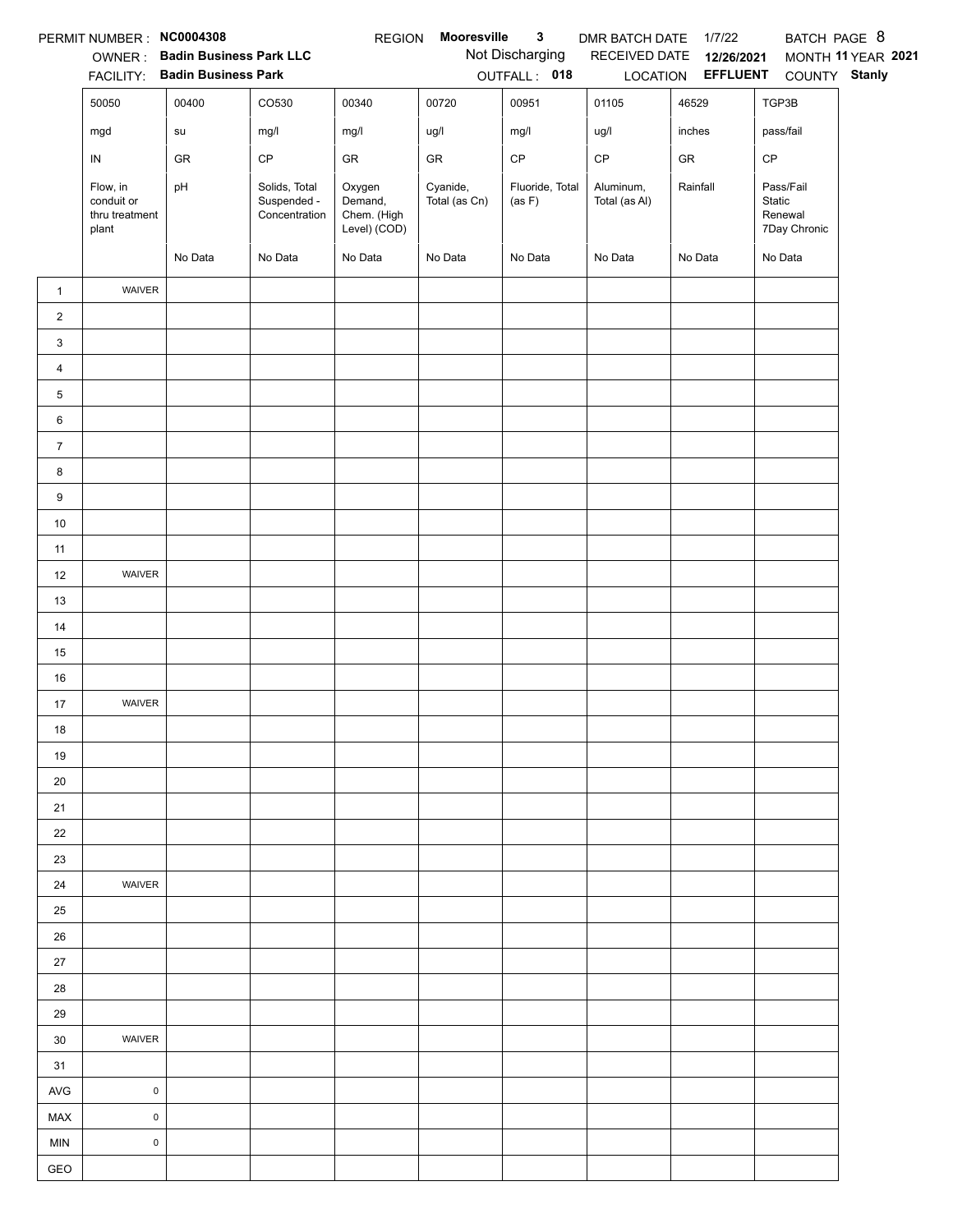|                | PERMIT NUMBER: NC0004308                          |                                                              |                                               | <b>REGION</b>                                    | Mooresville               | 3                               | DMR BATCH DATE             | 1/7/22                        | BATCH PAGE 9                            |                                                |
|----------------|---------------------------------------------------|--------------------------------------------------------------|-----------------------------------------------|--------------------------------------------------|---------------------------|---------------------------------|----------------------------|-------------------------------|-----------------------------------------|------------------------------------------------|
|                | OWNER:<br><b>FACILITY:</b>                        | <b>Badin Business Park LLC</b><br><b>Badin Business Park</b> |                                               |                                                  |                           | Not Discharging<br>OUTFALL: 019 | RECEIVED DATE<br>LOCATION  | 12/26/2021<br><b>EFFLUENT</b> | COUNTY Stanly                           | MONTH 11 YEAR 2021                             |
|                |                                                   |                                                              |                                               |                                                  |                           |                                 |                            |                               |                                         |                                                |
|                | 50050                                             | 00400                                                        | CO530                                         | 00340                                            | 00720                     | 00951                           | 01105                      | 46529                         | TAE6C                                   | TGP3B                                          |
|                | mgd                                               | su                                                           | mg/l                                          | mg/l                                             | ug/l                      | mg/l                            | mg/l                       | inches                        | percent                                 | pass/fail                                      |
|                | IN                                                | GR                                                           | CP                                            | GR                                               | GR                        | $\mathsf{CP}$                   | CP                         | GR                            | GR                                      | $\mathsf{CP}$                                  |
|                | Flow, in<br>conduit or<br>thru treatment<br>plant | pH                                                           | Solids, Total<br>Suspended -<br>Concentration | Oxygen<br>Demand,<br>Chem. (High<br>Level) (COD) | Cyanide,<br>Total (as Cn) | Fluoride, Total<br>(as F)       | Aluminum,<br>Total (as Al) | Rainfall                      | LC50 Static<br>24hr Acute<br>Pimephales | Pass/Fail<br>Static<br>Renewal<br>7Day Chronic |
|                |                                                   | No Data                                                      | No Data                                       | No Data                                          | No Data                   | No Data                         | No Data                    | No Data                       | No Data                                 | No Data                                        |
| $\mathbf{1}$   | WAIVER                                            |                                                              |                                               |                                                  |                           |                                 |                            |                               |                                         |                                                |
| $\overline{c}$ |                                                   |                                                              |                                               |                                                  |                           |                                 |                            |                               |                                         |                                                |
| $\mathbf{3}$   |                                                   |                                                              |                                               |                                                  |                           |                                 |                            |                               |                                         |                                                |
| $\overline{4}$ |                                                   |                                                              |                                               |                                                  |                           |                                 |                            |                               |                                         |                                                |
| 5              |                                                   |                                                              |                                               |                                                  |                           |                                 |                            |                               |                                         |                                                |
| 6              |                                                   |                                                              |                                               |                                                  |                           |                                 |                            |                               |                                         |                                                |
| $\overline{7}$ |                                                   |                                                              |                                               |                                                  |                           |                                 |                            |                               |                                         |                                                |
| 8              |                                                   |                                                              |                                               |                                                  |                           |                                 |                            |                               |                                         |                                                |
| 9              |                                                   |                                                              |                                               |                                                  |                           |                                 |                            |                               |                                         |                                                |
| $10\,$         |                                                   |                                                              |                                               |                                                  |                           |                                 |                            |                               |                                         |                                                |
| 11             |                                                   |                                                              |                                               |                                                  |                           |                                 |                            |                               |                                         |                                                |
| 12             | WAIVER                                            |                                                              |                                               |                                                  |                           |                                 |                            |                               |                                         |                                                |
| 13             |                                                   |                                                              |                                               |                                                  |                           |                                 |                            |                               |                                         |                                                |
| 14             |                                                   |                                                              |                                               |                                                  |                           |                                 |                            |                               |                                         |                                                |
| 15             |                                                   |                                                              |                                               |                                                  |                           |                                 |                            |                               |                                         |                                                |
| 16             |                                                   |                                                              |                                               |                                                  |                           |                                 |                            |                               |                                         |                                                |
| 17             | WAIVER                                            |                                                              |                                               |                                                  |                           |                                 |                            |                               |                                         |                                                |
| 18             |                                                   |                                                              |                                               |                                                  |                           |                                 |                            |                               |                                         |                                                |
| 19             |                                                   |                                                              |                                               |                                                  |                           |                                 |                            |                               |                                         |                                                |
| 20             |                                                   |                                                              |                                               |                                                  |                           |                                 |                            |                               |                                         |                                                |
| 21             |                                                   |                                                              |                                               |                                                  |                           |                                 |                            |                               |                                         |                                                |
| 22             |                                                   |                                                              |                                               |                                                  |                           |                                 |                            |                               |                                         |                                                |
| 23             |                                                   |                                                              |                                               |                                                  |                           |                                 |                            |                               |                                         |                                                |
| 24             |                                                   |                                                              |                                               |                                                  |                           |                                 |                            |                               |                                         |                                                |
| 25             |                                                   |                                                              |                                               |                                                  |                           |                                 |                            |                               |                                         |                                                |
| 26             |                                                   |                                                              |                                               |                                                  |                           |                                 |                            |                               |                                         |                                                |
| 27             |                                                   |                                                              |                                               |                                                  |                           |                                 |                            |                               |                                         |                                                |
| 28             |                                                   |                                                              |                                               |                                                  |                           |                                 |                            |                               |                                         |                                                |
| 29             |                                                   |                                                              |                                               |                                                  |                           |                                 |                            |                               |                                         |                                                |
| 30             | WAIVER                                            |                                                              |                                               |                                                  |                           |                                 |                            |                               |                                         |                                                |
| 31             |                                                   |                                                              |                                               |                                                  |                           |                                 |                            |                               |                                         |                                                |
| <b>AVG</b>     | $\pmb{0}$                                         |                                                              |                                               |                                                  |                           |                                 |                            |                               |                                         |                                                |
| MAX            | $\mathsf 0$                                       |                                                              |                                               |                                                  |                           |                                 |                            |                               |                                         |                                                |
| <b>MIN</b>     | $\pmb{0}$                                         |                                                              |                                               |                                                  |                           |                                 |                            |                               |                                         |                                                |
| GEO            |                                                   |                                                              |                                               |                                                  |                           |                                 |                            |                               |                                         |                                                |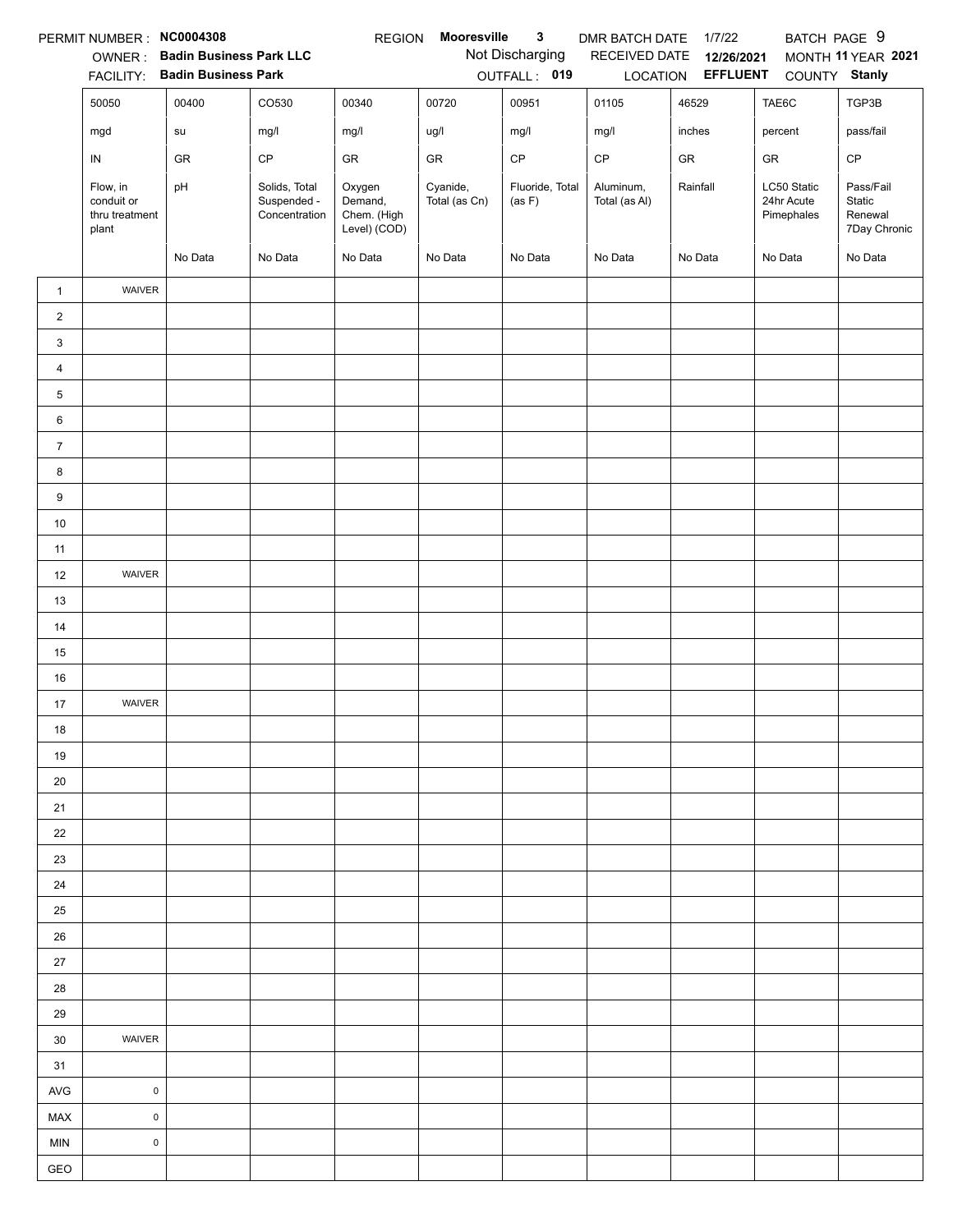|                 | PERMIT NUMBER : NC0004308                         |                                                                 |                                               | <b>REGION</b>                                    | Mooresville               | $\mathbf{3}$                    | DMR BATCH DATE             | 1/7/22                                 |                                                | BATCH PAGE 10      |
|-----------------|---------------------------------------------------|-----------------------------------------------------------------|-----------------------------------------------|--------------------------------------------------|---------------------------|---------------------------------|----------------------------|----------------------------------------|------------------------------------------------|--------------------|
|                 |                                                   | OWNER: Badin Business Park LLC<br>FACILITY: Badin Business Park |                                               |                                                  |                           | Not Discharging<br>OUTFALL: 020 | RECEIVED DATE              | 12/26/2021<br>LOCATION <b>EFFLUENT</b> | COUNTY Stanly                                  | MONTH 11 YEAR 2021 |
|                 | 50050                                             | 00400                                                           | CO530                                         | 00340                                            | 00720                     | 00951                           | 01105                      | 46529                                  | TGP3B                                          |                    |
|                 | mgd                                               | su                                                              | mg/l                                          | mg/l                                             | ug/l                      | mg/l                            | mg/l                       | inches                                 | pass/fail                                      |                    |
|                 |                                                   |                                                                 | CP                                            |                                                  |                           | CP                              |                            |                                        |                                                |                    |
|                 | ${\sf IN}$                                        | GR                                                              |                                               | GR                                               | ${\sf GR}$                |                                 | $\mathsf{CP}$              | ${\sf GR}$                             | CP                                             |                    |
|                 | Flow, in<br>conduit or<br>thru treatment<br>plant | pH                                                              | Solids, Total<br>Suspended -<br>Concentration | Oxygen<br>Demand,<br>Chem. (High<br>Level) (COD) | Cyanide,<br>Total (as Cn) | Fluoride, Total<br>(as F)       | Aluminum,<br>Total (as Al) | Rainfall                               | Pass/Fail<br>Static<br>Renewal<br>7Day Chronic |                    |
|                 |                                                   | No Data                                                         | No Data                                       | No Data                                          | No Data                   | No Data                         | No Data                    | No Data                                | No Data                                        |                    |
| $\mathbf{1}$    | WAIVER                                            |                                                                 |                                               |                                                  |                           |                                 |                            |                                        |                                                |                    |
| $\overline{2}$  |                                                   |                                                                 |                                               |                                                  |                           |                                 |                            |                                        |                                                |                    |
| 3               |                                                   |                                                                 |                                               |                                                  |                           |                                 |                            |                                        |                                                |                    |
| $\overline{4}$  |                                                   |                                                                 |                                               |                                                  |                           |                                 |                            |                                        |                                                |                    |
| 5               |                                                   |                                                                 |                                               |                                                  |                           |                                 |                            |                                        |                                                |                    |
| $6\phantom{.}6$ |                                                   |                                                                 |                                               |                                                  |                           |                                 |                            |                                        |                                                |                    |
| $\overline{7}$  |                                                   |                                                                 |                                               |                                                  |                           |                                 |                            |                                        |                                                |                    |
| 8               |                                                   |                                                                 |                                               |                                                  |                           |                                 |                            |                                        |                                                |                    |
| 9               |                                                   |                                                                 |                                               |                                                  |                           |                                 |                            |                                        |                                                |                    |
| $10\,$          |                                                   |                                                                 |                                               |                                                  |                           |                                 |                            |                                        |                                                |                    |
| 11              |                                                   |                                                                 |                                               |                                                  |                           |                                 |                            |                                        |                                                |                    |
| 12              | WAIVER                                            |                                                                 |                                               |                                                  |                           |                                 |                            |                                        |                                                |                    |
| 13              |                                                   |                                                                 |                                               |                                                  |                           |                                 |                            |                                        |                                                |                    |
| 14              |                                                   |                                                                 |                                               |                                                  |                           |                                 |                            |                                        |                                                |                    |
| 15              |                                                   |                                                                 |                                               |                                                  |                           |                                 |                            |                                        |                                                |                    |
| $16\,$          |                                                   |                                                                 |                                               |                                                  |                           |                                 |                            |                                        |                                                |                    |
| 17              | WAIVER                                            |                                                                 |                                               |                                                  |                           |                                 |                            |                                        |                                                |                    |
| $18$            |                                                   |                                                                 |                                               |                                                  |                           |                                 |                            |                                        |                                                |                    |
| 19              |                                                   |                                                                 |                                               |                                                  |                           |                                 |                            |                                        |                                                |                    |
| 20              |                                                   |                                                                 |                                               |                                                  |                           |                                 |                            |                                        |                                                |                    |
| 21              |                                                   |                                                                 |                                               |                                                  |                           |                                 |                            |                                        |                                                |                    |
| 22              |                                                   |                                                                 |                                               |                                                  |                           |                                 |                            |                                        |                                                |                    |
| 23              |                                                   |                                                                 |                                               |                                                  |                           |                                 |                            |                                        |                                                |                    |
| 24              | WAIVER                                            |                                                                 |                                               |                                                  |                           |                                 |                            |                                        |                                                |                    |
| 25              |                                                   |                                                                 |                                               |                                                  |                           |                                 |                            |                                        |                                                |                    |
| 26              |                                                   |                                                                 |                                               |                                                  |                           |                                 |                            |                                        |                                                |                    |
| 27              |                                                   |                                                                 |                                               |                                                  |                           |                                 |                            |                                        |                                                |                    |
| 28              |                                                   |                                                                 |                                               |                                                  |                           |                                 |                            |                                        |                                                |                    |
| 29              |                                                   |                                                                 |                                               |                                                  |                           |                                 |                            |                                        |                                                |                    |
| 30              | <b>WAIVER</b>                                     |                                                                 |                                               |                                                  |                           |                                 |                            |                                        |                                                |                    |
| 31              |                                                   |                                                                 |                                               |                                                  |                           |                                 |                            |                                        |                                                |                    |
| AVG             | $\mathsf 0$                                       |                                                                 |                                               |                                                  |                           |                                 |                            |                                        |                                                |                    |
| MAX             | $\mathsf{O}\xspace$                               |                                                                 |                                               |                                                  |                           |                                 |                            |                                        |                                                |                    |
| <b>MIN</b>      | $\pmb{0}$                                         |                                                                 |                                               |                                                  |                           |                                 |                            |                                        |                                                |                    |
| GEO             |                                                   |                                                                 |                                               |                                                  |                           |                                 |                            |                                        |                                                |                    |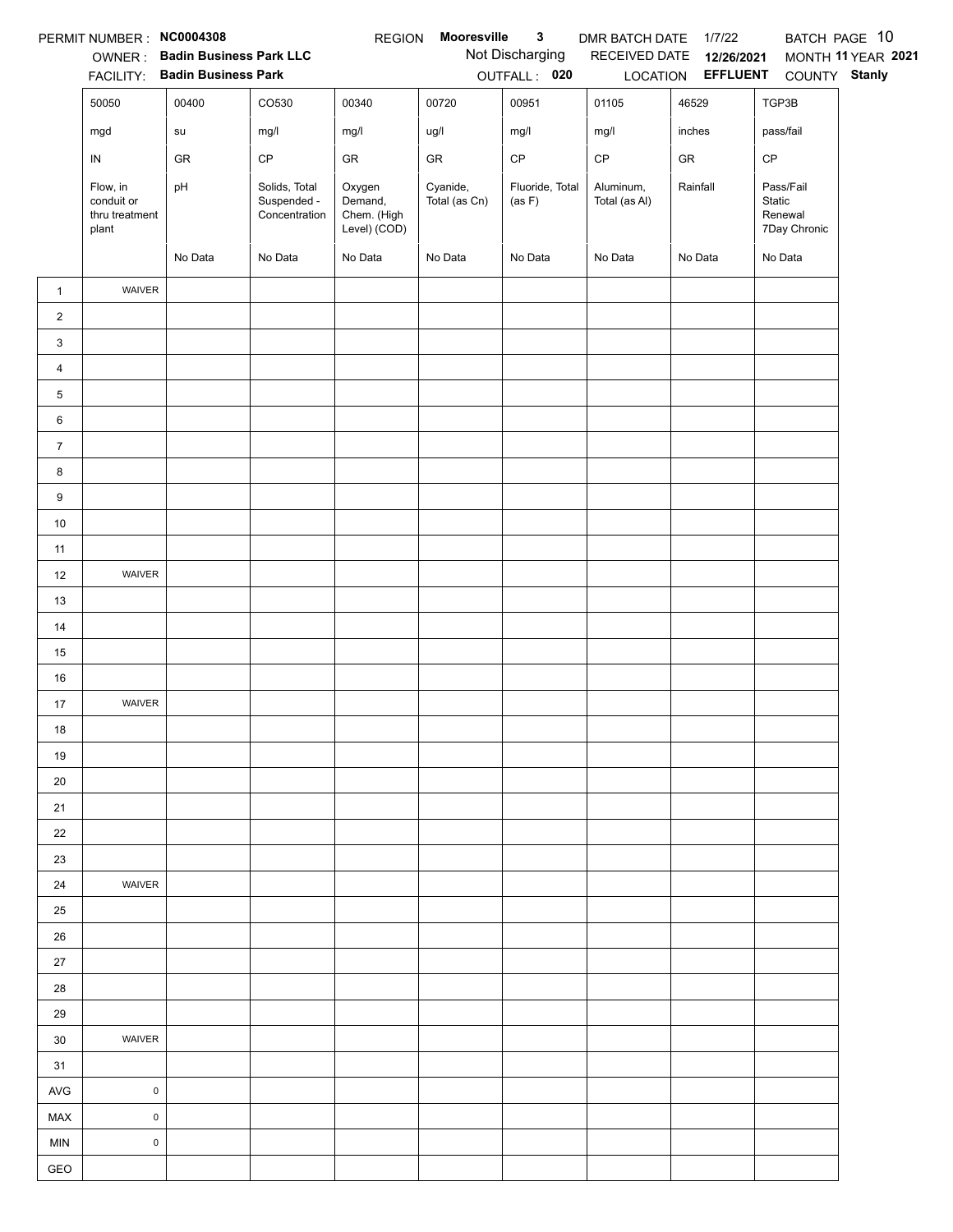|                 | PERMIT NUMBER : NC0004308                         |                                                                 |                                               | <b>REGION</b>                                    | Mooresville               | $\mathbf{3}$                    | DMR BATCH DATE             | 1/7/22                                 | BATCH PAGE 11                                  |                    |
|-----------------|---------------------------------------------------|-----------------------------------------------------------------|-----------------------------------------------|--------------------------------------------------|---------------------------|---------------------------------|----------------------------|----------------------------------------|------------------------------------------------|--------------------|
|                 |                                                   | OWNER: Badin Business Park LLC<br>FACILITY: Badin Business Park |                                               |                                                  |                           | Not Discharging<br>OUTFALL: 022 | RECEIVED DATE              | 12/26/2021<br>LOCATION <b>EFFLUENT</b> | COUNTY Stanly                                  | MONTH 11 YEAR 2021 |
|                 | 50050                                             | 00400                                                           | CO530                                         | 00340                                            | 00720                     | 00951                           | 01105                      | 46529                                  | TGP3B                                          |                    |
|                 |                                                   |                                                                 |                                               |                                                  |                           |                                 |                            |                                        |                                                |                    |
|                 | mgd                                               | su                                                              | mg/l                                          | mg/l                                             | ug/l                      | mg/l                            | mg/l                       | inches                                 | pass/fail                                      |                    |
|                 | ${\sf IN}$                                        | GR                                                              | CP                                            | GR                                               | ${\sf GR}$                | CP                              | $\mathsf{CP}$              | ${\sf GR}$                             | CP                                             |                    |
|                 | Flow, in<br>conduit or<br>thru treatment<br>plant | pH                                                              | Solids, Total<br>Suspended -<br>Concentration | Oxygen<br>Demand,<br>Chem. (High<br>Level) (COD) | Cyanide,<br>Total (as Cn) | Fluoride, Total<br>(as F)       | Aluminum,<br>Total (as Al) | Rainfall                               | Pass/Fail<br>Static<br>Renewal<br>7Day Chronic |                    |
|                 |                                                   | No Data                                                         | No Data                                       | No Data                                          | No Data                   | No Data                         | No Data                    | No Data                                | No Data                                        |                    |
| $\mathbf{1}$    | WAIVER                                            |                                                                 |                                               |                                                  |                           |                                 |                            |                                        |                                                |                    |
| $\overline{2}$  |                                                   |                                                                 |                                               |                                                  |                           |                                 |                            |                                        |                                                |                    |
| 3               |                                                   |                                                                 |                                               |                                                  |                           |                                 |                            |                                        |                                                |                    |
| $\overline{4}$  |                                                   |                                                                 |                                               |                                                  |                           |                                 |                            |                                        |                                                |                    |
| 5               |                                                   |                                                                 |                                               |                                                  |                           |                                 |                            |                                        |                                                |                    |
| $6\phantom{.}6$ |                                                   |                                                                 |                                               |                                                  |                           |                                 |                            |                                        |                                                |                    |
| $\overline{7}$  |                                                   |                                                                 |                                               |                                                  |                           |                                 |                            |                                        |                                                |                    |
| 8               |                                                   |                                                                 |                                               |                                                  |                           |                                 |                            |                                        |                                                |                    |
| 9               |                                                   |                                                                 |                                               |                                                  |                           |                                 |                            |                                        |                                                |                    |
| $10\,$          |                                                   |                                                                 |                                               |                                                  |                           |                                 |                            |                                        |                                                |                    |
| 11              |                                                   |                                                                 |                                               |                                                  |                           |                                 |                            |                                        |                                                |                    |
| 12              | WAIVER                                            |                                                                 |                                               |                                                  |                           |                                 |                            |                                        |                                                |                    |
| 13              |                                                   |                                                                 |                                               |                                                  |                           |                                 |                            |                                        |                                                |                    |
| 14              |                                                   |                                                                 |                                               |                                                  |                           |                                 |                            |                                        |                                                |                    |
| 15              |                                                   |                                                                 |                                               |                                                  |                           |                                 |                            |                                        |                                                |                    |
| $16\,$          |                                                   |                                                                 |                                               |                                                  |                           |                                 |                            |                                        |                                                |                    |
| 17              | WAIVER                                            |                                                                 |                                               |                                                  |                           |                                 |                            |                                        |                                                |                    |
| $18$            |                                                   |                                                                 |                                               |                                                  |                           |                                 |                            |                                        |                                                |                    |
| 19              |                                                   |                                                                 |                                               |                                                  |                           |                                 |                            |                                        |                                                |                    |
| 20              |                                                   |                                                                 |                                               |                                                  |                           |                                 |                            |                                        |                                                |                    |
| 21              |                                                   |                                                                 |                                               |                                                  |                           |                                 |                            |                                        |                                                |                    |
| 22              |                                                   |                                                                 |                                               |                                                  |                           |                                 |                            |                                        |                                                |                    |
| 23              |                                                   |                                                                 |                                               |                                                  |                           |                                 |                            |                                        |                                                |                    |
| 24              | WAIVER                                            |                                                                 |                                               |                                                  |                           |                                 |                            |                                        |                                                |                    |
| 25              |                                                   |                                                                 |                                               |                                                  |                           |                                 |                            |                                        |                                                |                    |
| 26              |                                                   |                                                                 |                                               |                                                  |                           |                                 |                            |                                        |                                                |                    |
| 27              |                                                   |                                                                 |                                               |                                                  |                           |                                 |                            |                                        |                                                |                    |
| 28              |                                                   |                                                                 |                                               |                                                  |                           |                                 |                            |                                        |                                                |                    |
| 29              |                                                   |                                                                 |                                               |                                                  |                           |                                 |                            |                                        |                                                |                    |
| 30              | <b>WAIVER</b>                                     |                                                                 |                                               |                                                  |                           |                                 |                            |                                        |                                                |                    |
| 31              |                                                   |                                                                 |                                               |                                                  |                           |                                 |                            |                                        |                                                |                    |
| AVG             | $\mathsf 0$                                       |                                                                 |                                               |                                                  |                           |                                 |                            |                                        |                                                |                    |
| MAX             | $\mathsf{O}\xspace$                               |                                                                 |                                               |                                                  |                           |                                 |                            |                                        |                                                |                    |
| <b>MIN</b>      | $\pmb{0}$                                         |                                                                 |                                               |                                                  |                           |                                 |                            |                                        |                                                |                    |
| GEO             |                                                   |                                                                 |                                               |                                                  |                           |                                 |                            |                                        |                                                |                    |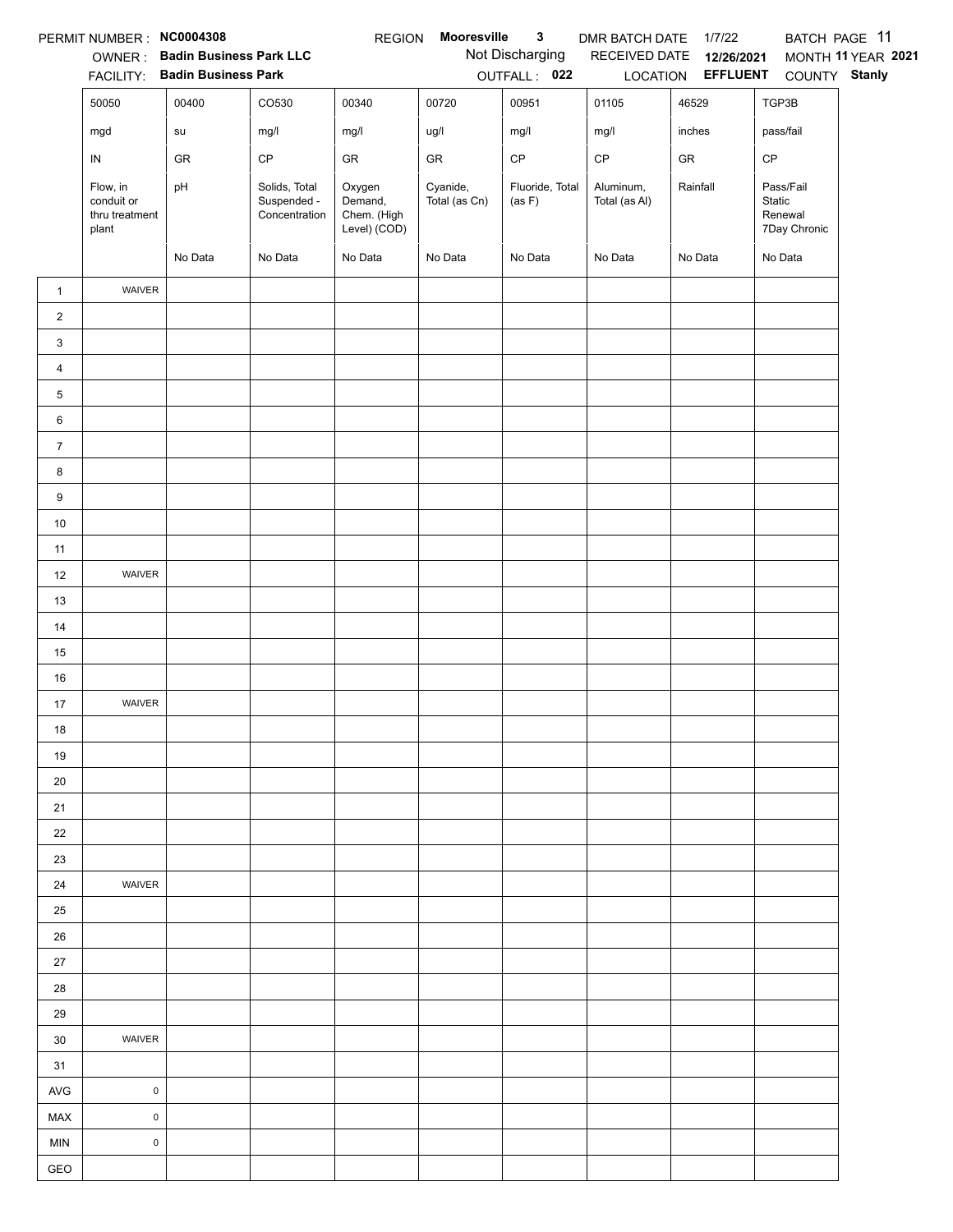|                         | PERMIT NUMBER : NC0004308             |                                                                 |                           |                       | REGION Mooresville | $\mathbf{3}$ | DMR BATCH DATE 1/7/22    | BATCH PAGE 12                                         |
|-------------------------|---------------------------------------|-----------------------------------------------------------------|---------------------------|-----------------------|--------------------|--------------|--------------------------|-------------------------------------------------------|
|                         |                                       | OWNER: Badin Business Park LLC<br>FACILITY: Badin Business Park |                           |                       | OUTFALL: MZ1       |              | RECEIVED DATE 12/26/2021 | MONTH 11 YEAR 2021<br>LOCATION DOWNSTRE COUNTY Stanly |
|                         | 00400                                 | 00720                                                           | 00951                     | 39180                 |                    |              |                          |                                                       |
|                         |                                       |                                                                 |                           |                       |                    |              |                          |                                                       |
|                         | $\operatorname{\mathsf{su}}\nolimits$ | ug/l                                                            | mg/l                      | ug/l                  |                    |              |                          |                                                       |
|                         | ${\sf GR}$                            | ${\sf GR}$                                                      | ${\sf GR}$                | ${\sf GR}$            |                    |              |                          |                                                       |
|                         | pH                                    | Cyanide,<br>Total (as Cn)                                       | Fluoride, Total<br>(as F) | Trichloroethyl<br>ene |                    |              |                          |                                                       |
|                         |                                       |                                                                 |                           |                       |                    |              |                          |                                                       |
|                         |                                       |                                                                 |                           |                       |                    |              |                          |                                                       |
|                         |                                       |                                                                 |                           |                       |                    |              |                          |                                                       |
| $\mathbf{1}$            |                                       |                                                                 |                           |                       |                    |              |                          |                                                       |
| $\overline{2}$          |                                       |                                                                 |                           |                       |                    |              |                          |                                                       |
| $\mathbf{3}$            |                                       |                                                                 |                           |                       |                    |              |                          |                                                       |
| $\overline{4}$          |                                       |                                                                 |                           |                       |                    |              |                          |                                                       |
| $\,$ 5 $\,$             |                                       |                                                                 |                           |                       |                    |              |                          |                                                       |
| $\,6$<br>$\overline{7}$ |                                       |                                                                 |                           |                       |                    |              |                          |                                                       |
|                         |                                       |                                                                 |                           |                       |                    |              |                          |                                                       |
| 8<br>$\boldsymbol{9}$   |                                       |                                                                 |                           |                       |                    |              |                          |                                                       |
| 10                      | $7.2\,$                               | $<\!6$                                                          | < 0.1                     | $\leq$ 1              |                    |              |                          |                                                       |
| 11                      |                                       |                                                                 |                           |                       |                    |              |                          |                                                       |
| 12                      |                                       |                                                                 |                           |                       |                    |              |                          |                                                       |
| 13                      |                                       |                                                                 |                           |                       |                    |              |                          |                                                       |
| 14                      |                                       |                                                                 |                           |                       |                    |              |                          |                                                       |
| 15                      |                                       |                                                                 |                           |                       |                    |              |                          |                                                       |
| 16                      |                                       |                                                                 |                           |                       |                    |              |                          |                                                       |
| $17$                    |                                       |                                                                 |                           |                       |                    |              |                          |                                                       |
| 18                      |                                       |                                                                 |                           |                       |                    |              |                          |                                                       |
| 19                      |                                       |                                                                 |                           |                       |                    |              |                          |                                                       |
| $20\,$                  |                                       |                                                                 |                           |                       |                    |              |                          |                                                       |
| 21                      |                                       |                                                                 |                           |                       |                    |              |                          |                                                       |
| 22                      |                                       |                                                                 |                           |                       |                    |              |                          |                                                       |
| 23                      |                                       |                                                                 |                           |                       |                    |              |                          |                                                       |
| 24                      |                                       |                                                                 |                           |                       |                    |              |                          |                                                       |
| 25                      |                                       |                                                                 |                           |                       |                    |              |                          |                                                       |
| 26                      |                                       |                                                                 |                           |                       |                    |              |                          |                                                       |
| 27                      |                                       |                                                                 |                           |                       |                    |              |                          |                                                       |
| 28                      |                                       |                                                                 |                           |                       |                    |              |                          |                                                       |
| 29                      |                                       |                                                                 |                           |                       |                    |              |                          |                                                       |
| $30\,$                  |                                       |                                                                 |                           |                       |                    |              |                          |                                                       |
| 31                      |                                       |                                                                 |                           |                       |                    |              |                          |                                                       |
| AVG                     |                                       | $\pmb{0}$                                                       | $\mathsf 0$               | $\pmb{0}$             |                    |              |                          |                                                       |
| MAX                     | 7.2                                   | $\pmb{0}$                                                       | $\mathsf 0$               | $\mathsf 0$           |                    |              |                          |                                                       |
| <b>MIN</b>              | $7.2\,$                               | $\mathbf 0$                                                     | $\mathbf 0$               | $\mathsf 0$           |                    |              |                          |                                                       |
| GEO                     |                                       |                                                                 |                           |                       |                    |              |                          |                                                       |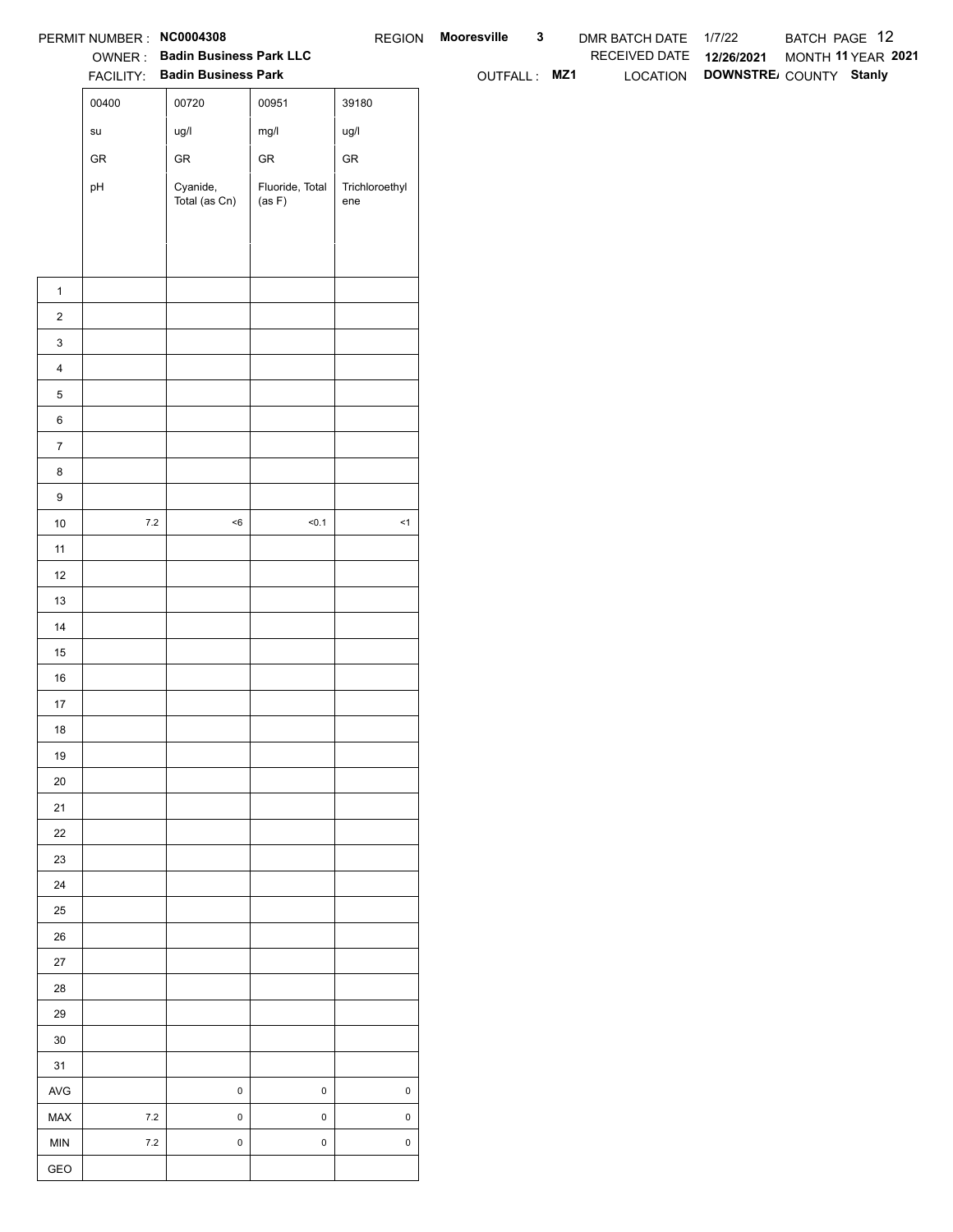|                  | PERMIT NUMBER : NC0004308             |                                                                 |                           |                       | REGION Mooresville | $\mathbf{3}$ | DMR BATCH DATE 1/7/22    | BATCH PAGE 13                                         |
|------------------|---------------------------------------|-----------------------------------------------------------------|---------------------------|-----------------------|--------------------|--------------|--------------------------|-------------------------------------------------------|
|                  |                                       | OWNER: Badin Business Park LLC<br>FACILITY: Badin Business Park |                           |                       | OUTFALL: MZ2       |              | RECEIVED DATE 12/26/2021 | MONTH 11 YEAR 2021<br>LOCATION DOWNSTRE COUNTY Stanly |
|                  | 00400                                 | 00720                                                           | 00951                     | 39180                 |                    |              |                          |                                                       |
|                  |                                       |                                                                 |                           |                       |                    |              |                          |                                                       |
|                  | $\operatorname{\mathsf{su}}\nolimits$ | ug/l                                                            | mg/l                      | ug/l                  |                    |              |                          |                                                       |
|                  | ${\sf GR}$                            | ${\sf GR}$                                                      | ${\sf GR}$                | ${\sf GR}$            |                    |              |                          |                                                       |
|                  | pH                                    | Cyanide,<br>Total (as Cn)                                       | Fluoride, Total<br>(as F) | Trichloroethyl<br>ene |                    |              |                          |                                                       |
|                  |                                       |                                                                 |                           |                       |                    |              |                          |                                                       |
|                  |                                       |                                                                 |                           |                       |                    |              |                          |                                                       |
|                  |                                       |                                                                 |                           |                       |                    |              |                          |                                                       |
| $\mathbf{1}$     |                                       |                                                                 |                           |                       |                    |              |                          |                                                       |
| $\overline{2}$   |                                       |                                                                 |                           |                       |                    |              |                          |                                                       |
| $\mathbf{3}$     |                                       |                                                                 |                           |                       |                    |              |                          |                                                       |
| $\overline{4}$   |                                       |                                                                 |                           |                       |                    |              |                          |                                                       |
| $\mathbf 5$      |                                       |                                                                 |                           |                       |                    |              |                          |                                                       |
| $\,6\,$          |                                       |                                                                 |                           |                       |                    |              |                          |                                                       |
| $\overline{7}$   |                                       |                                                                 |                           |                       |                    |              |                          |                                                       |
| 8                |                                       |                                                                 |                           |                       |                    |              |                          |                                                       |
| $\boldsymbol{9}$ | $7.3\,$                               | $<\!6$                                                          | 0.11                      | $\leq$ 1              |                    |              |                          |                                                       |
| 10               |                                       |                                                                 |                           |                       |                    |              |                          |                                                       |
| 11               |                                       |                                                                 |                           |                       |                    |              |                          |                                                       |
| 12               |                                       |                                                                 |                           |                       |                    |              |                          |                                                       |
| 13               |                                       |                                                                 |                           |                       |                    |              |                          |                                                       |
| 14               |                                       |                                                                 |                           |                       |                    |              |                          |                                                       |
| 15<br>$16\,$     |                                       |                                                                 |                           |                       |                    |              |                          |                                                       |
| 17               |                                       |                                                                 |                           |                       |                    |              |                          |                                                       |
| 18               |                                       |                                                                 |                           |                       |                    |              |                          |                                                       |
| 19               |                                       |                                                                 |                           |                       |                    |              |                          |                                                       |
| $20\,$           |                                       |                                                                 |                           |                       |                    |              |                          |                                                       |
| 21               |                                       |                                                                 |                           |                       |                    |              |                          |                                                       |
| $22\,$           |                                       |                                                                 |                           |                       |                    |              |                          |                                                       |
| 23               |                                       |                                                                 |                           |                       |                    |              |                          |                                                       |
| 24               |                                       |                                                                 |                           |                       |                    |              |                          |                                                       |
| $25\,$           |                                       |                                                                 |                           |                       |                    |              |                          |                                                       |
| $26\,$           |                                       |                                                                 |                           |                       |                    |              |                          |                                                       |
| $27\,$           |                                       |                                                                 |                           |                       |                    |              |                          |                                                       |
| 28               |                                       |                                                                 |                           |                       |                    |              |                          |                                                       |
| 29               |                                       |                                                                 |                           |                       |                    |              |                          |                                                       |
| $30\,$           |                                       |                                                                 |                           |                       |                    |              |                          |                                                       |
| 31               |                                       |                                                                 |                           |                       |                    |              |                          |                                                       |
| $\mathsf{AVG}$   |                                       | $\pmb{0}$                                                       | 0.11                      | $\mathsf{O}\xspace$   |                    |              |                          |                                                       |
| MAX              | $7.3$                                 | $\mathbf 0$                                                     | 0.11                      | $\mathsf 0$           |                    |              |                          |                                                       |
| <b>MIN</b>       | $7.3$                                 | $\pmb{0}$                                                       | 0.11                      | $\mathsf 0$           |                    |              |                          |                                                       |
| GEO              |                                       |                                                                 |                           |                       |                    |              |                          |                                                       |